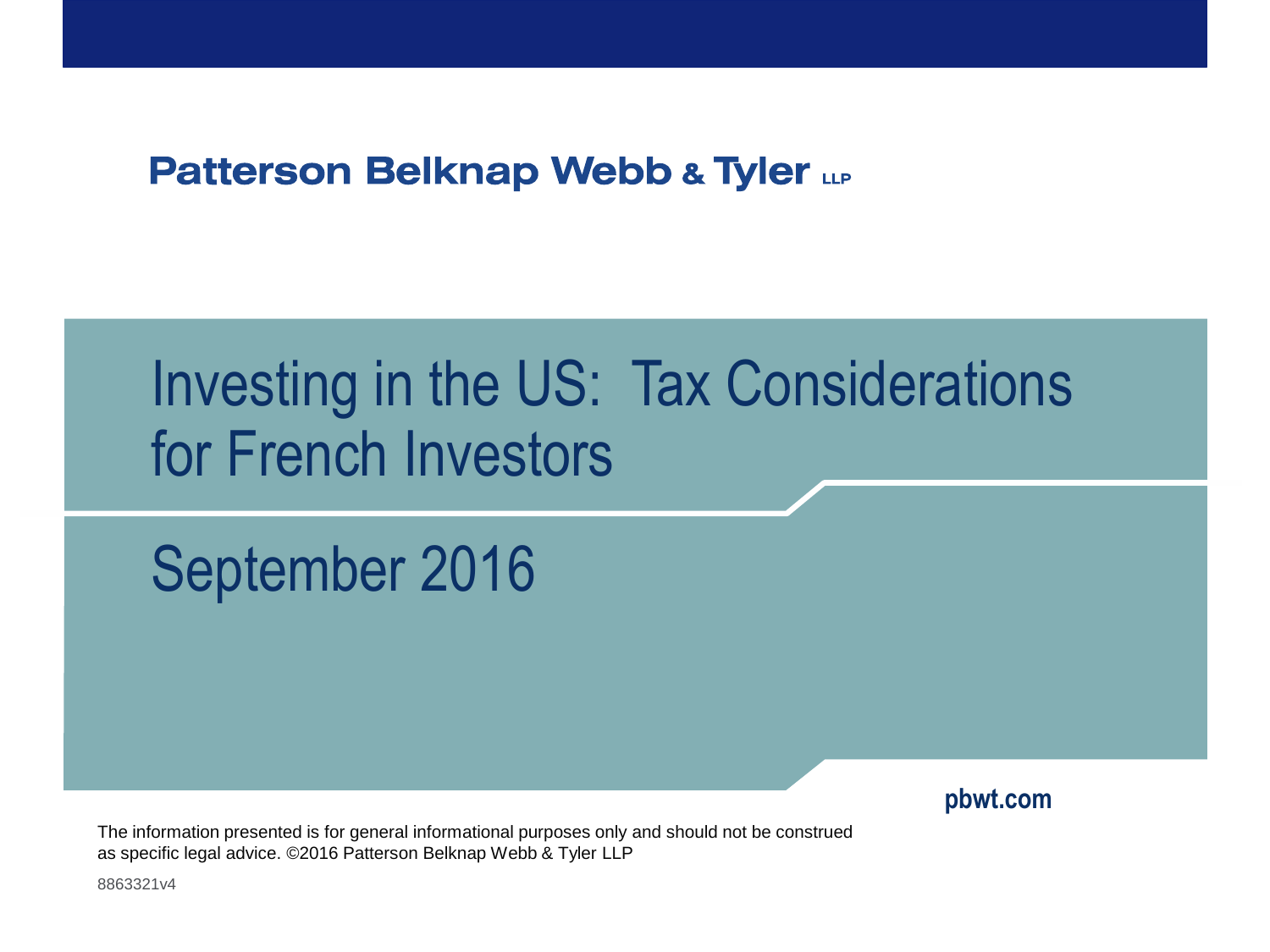#### **Authors**

#### **Henry P. Bubel**

Partner 212-336-2615 [hpbubel@pbwt.com](mailto:hpbubel@pbwt.com)

#### **Dahlia B. Doumar**

Partner 212-336-2988 [dbdoumar@pbwt.com](mailto:dbdoumar@pbwt.com)

#### **Carl A. Merino**

Counsel 212-336-2067 [cmerino@pbwt.com](mailto:dbdoumar@pbwt.com)

#### **Patterson Belknap Webb & Tyler LLP**

Patterson Belknap Webb & Tyler LLP is a New York City based law firm with more than 200 lawyers. The firm is included on *The American Lawyer's* 2015 "A-List" of the 20 leading law firms in the United States. Patterson Belknap delivers a full range of services across approximately 20 practice groups in both litigation and commercial law. For more information, please visit [www.pbwt.com.](http://www.pbwt.com/)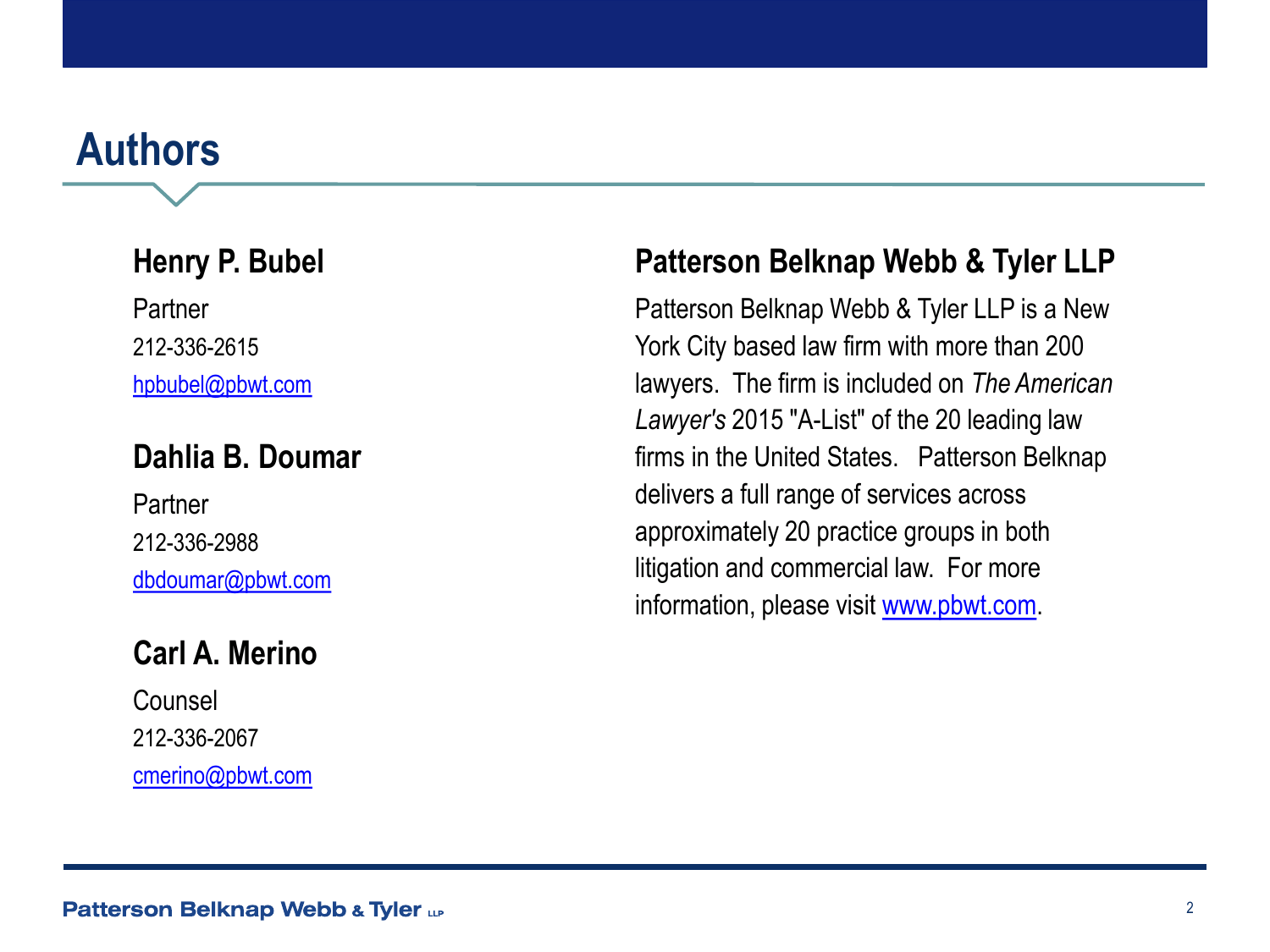## **Outline of Presentation**

- Recent Developments
- Overview of US Federal Income, Gift and Estate Taxation of Nonresident Alien **Individuals**
- US Investments by Nonresident Alien Individuals: Breakdown by Asset Class
- Use of "Blocker" Corporations to Make US Investments
- Exhibit A: Treaty Eligibility Under France-US Income Tax Treaty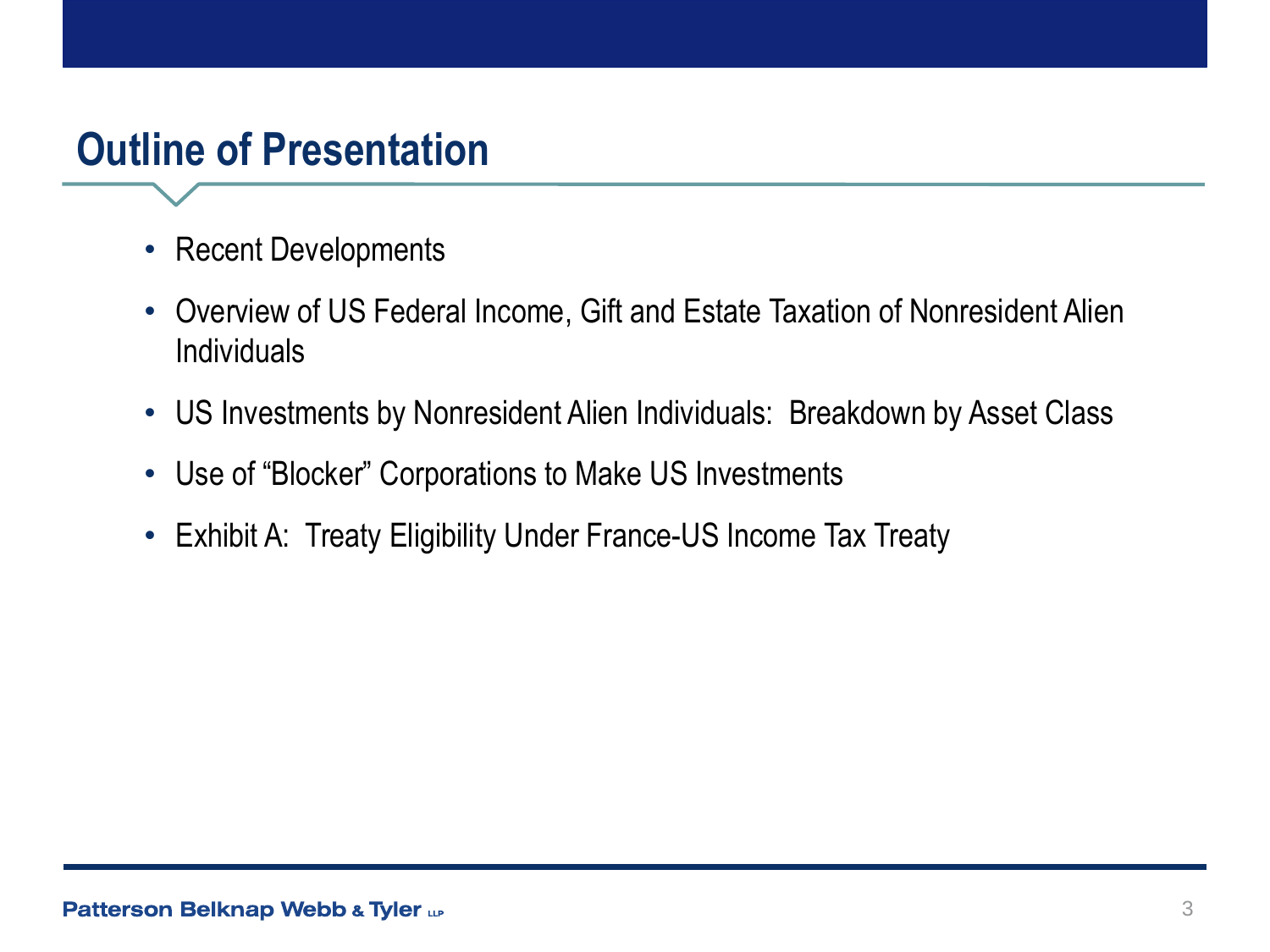## Recent Developments

**Patterson Belknap Webb & Tyler LLP**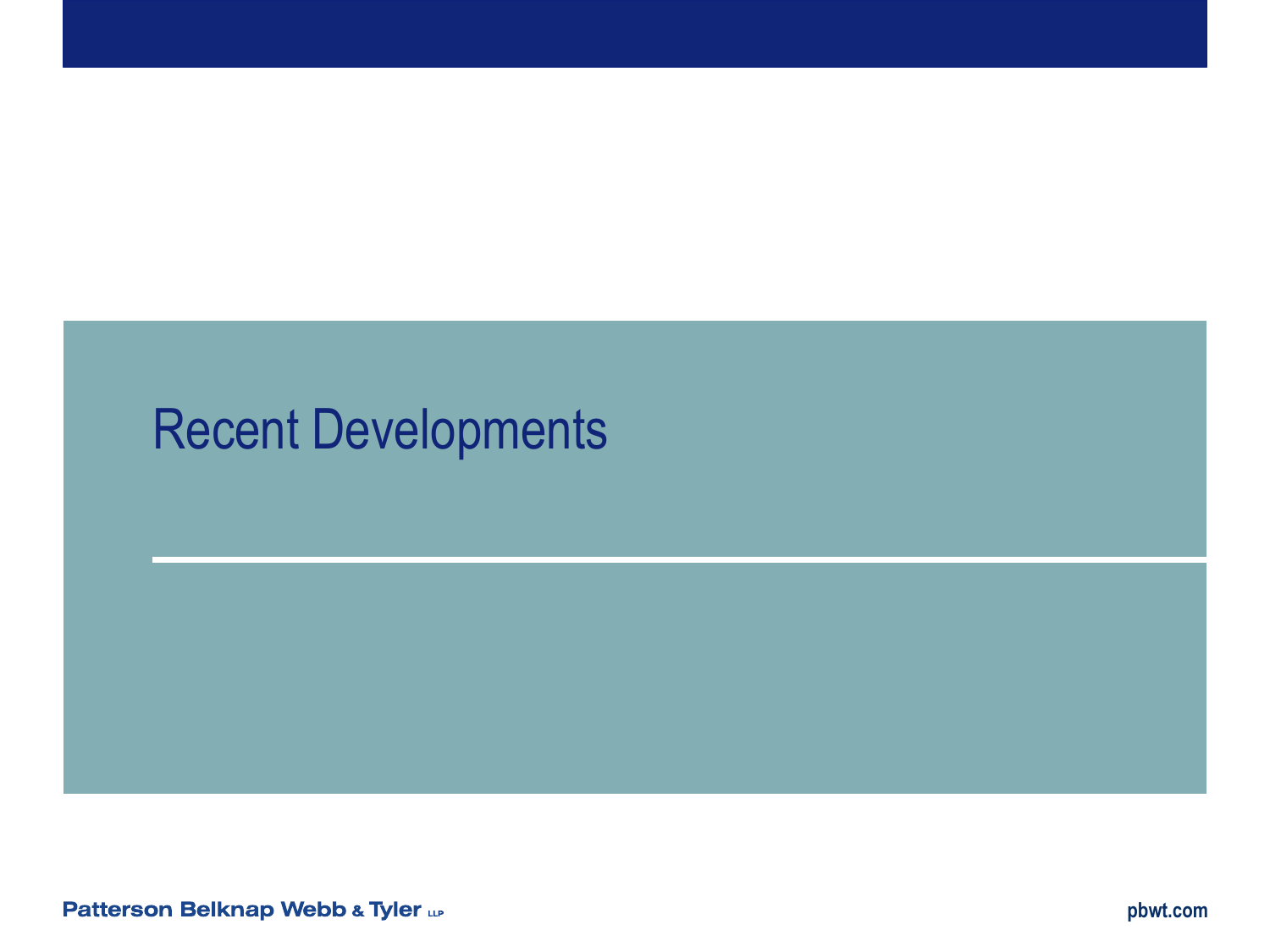### **Recent Developments**

- **New model treaty:** The US Treasury Department has released a new model income tax treaty. The updates attempt to address concerns about base erosion, profit-shifting and other taxavoidance behavior, including potential misuse of permanent establishments. Future amendments to the France-US income tax treaty could ultimately reflect some of these changes.
- **Proposed regulations on foreign-owned disregarded entities:** The IRS has issued proposed regulations that would require "disregarded entities" organized in the US, such as wholly owned limited liability companies, to file information returns with respect to their foreign owners to the IRS. Similar reporting requirements already apply to US corporations with foreign owners.
- **New FinCEN rules:** The US Treasury Department has issued expanded "know-your-customer" rules requiring banks, brokers, securities dealers and other financial institutions to collect and verify personal information on the ultimate beneficial owners and control persons of entities opening accounts.
- **Proposed "Section 385" regulations:** Proposed regulations would recharacterize certain related party debt financings as equity (resulting in loss of interest deductions for debtors, among other things) and impose new procedural requirements for certain related party loans to corporations.
- *Grecian Magnesite* **case:** The IRS treats gains from the sale by a non-US partner of interests in a partnership engaged in a trade or business in the US as taxable business income in certain cases. A Greek mining and industrial company is currently litigating this position before the US Tax Court.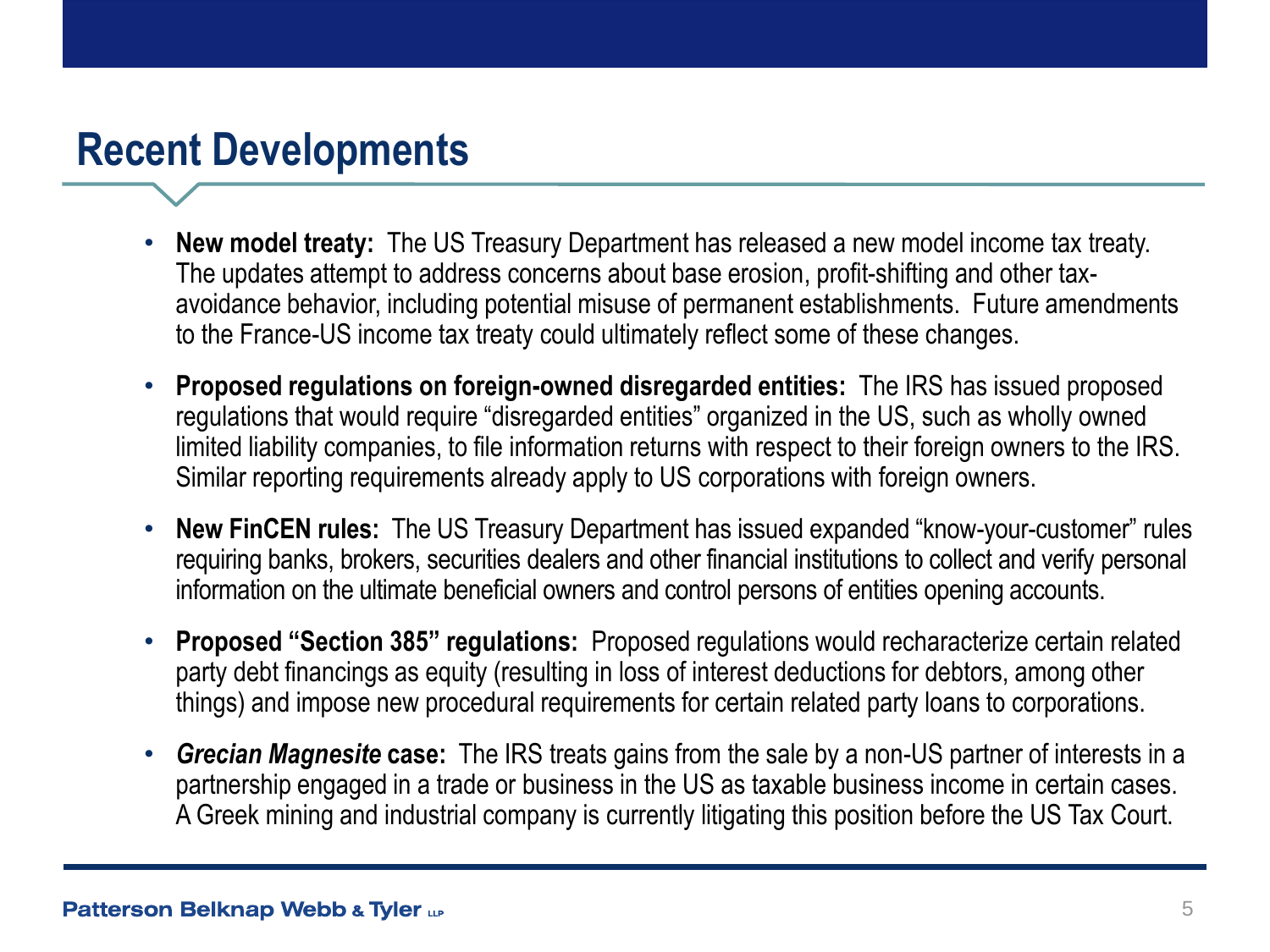## Overview of US Federal Income, Gift and Estate Taxation of Nonresident Alien Individuals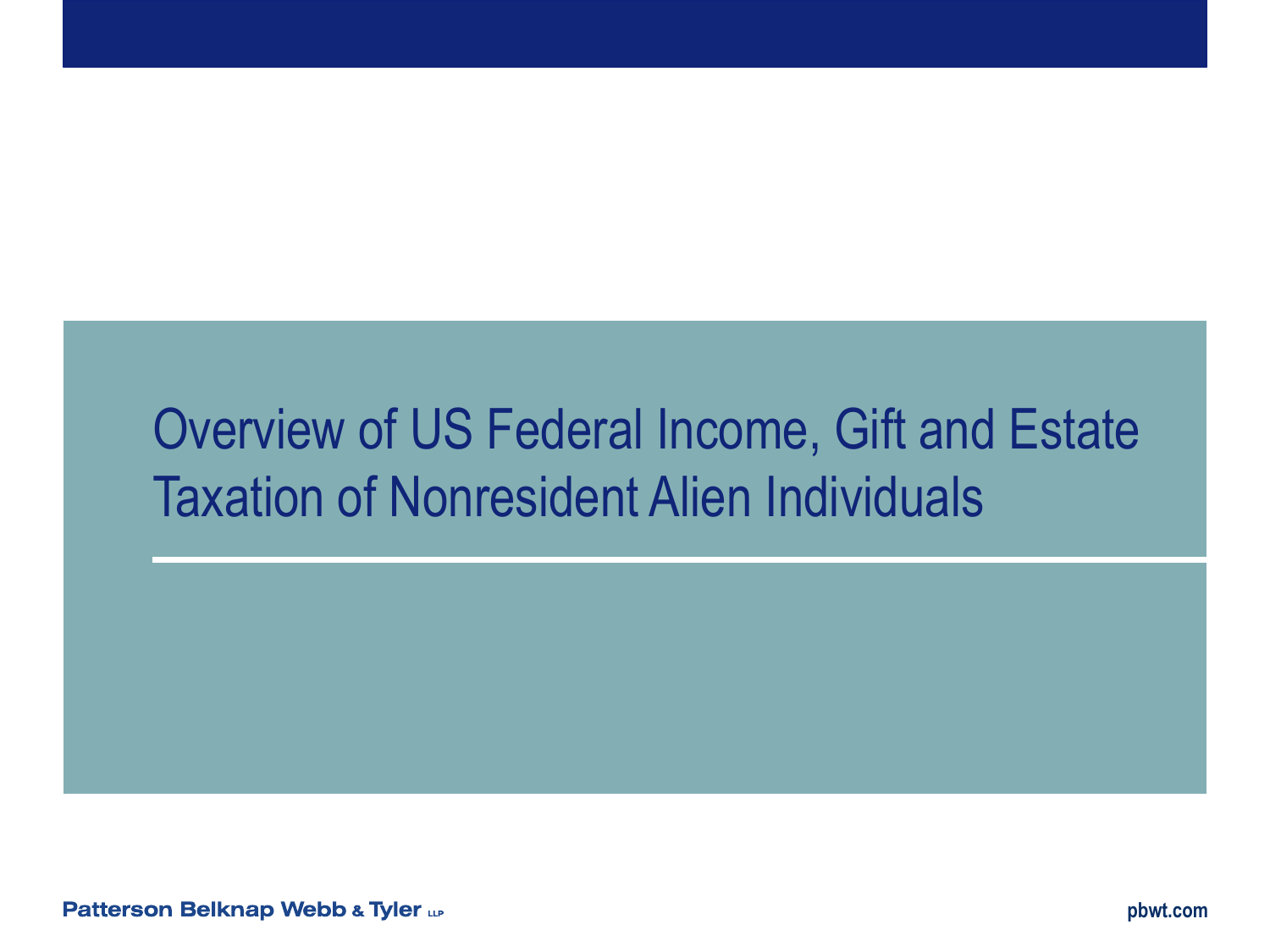#### **US Federal Income Taxation of Non-US Individuals: General Rules**

- **US citizens and resident alien individuals:** Taxed on their worldwide income.
- **Nonresident alien individuals:** Subject to federal income taxes on the following:
	- Business profits from the conduct of a trade or business in the US taxed at graduated rates of up to 39.6% (net of applicable deductions).
		- Under the France-US income tax treaty, a French resident who is not a US citizen generally is not subject to US federal income taxes on business profits unless the profits are attributable to a "permanent establishment" (fixed place of business) in the US.
		- State and local taxes may apply without regard to the treaty.
	- Dividends, interest, rents, royalties and other portfolio income from US sources taxes are withheld at the source at a flat 30% rate (without offsetting deductions for related expenses), but subject to exemptions or reduced rates in certain cases:
		- Under the France-US income tax treaty, interest and royalties may be exempt from federal income tax and dividends may be taxed at reduced rates (15% for individuals).
		- Interest also may be exempt under certain provisions of the US Internal Revenue Code (the "Code") even if the individual is not eligible for treaty benefits.
	- Gains from the sale of US real estate taxable, but potentially eligible for a federal long-term capital gain rate of only 20% (not including applicable state or local income taxes).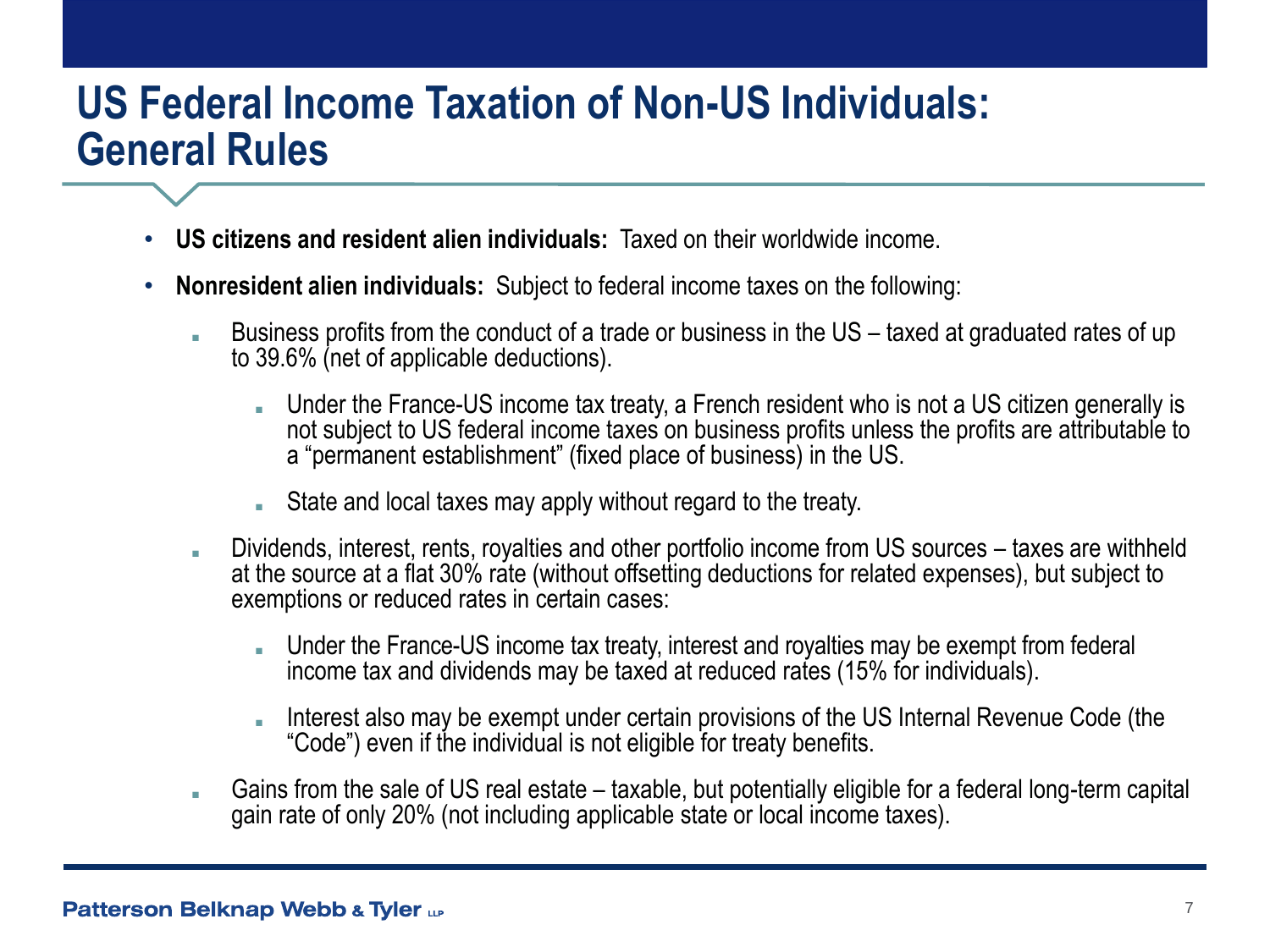#### **US Federal Income Taxation of Non-US Individuals: Residence Status and Treaty Tie-Breaker Rules**

- **Residence status:** In general, an individual is considered a resident for US income and employment tax purposes – and thus is taxable in the US on his or her worldwide income – if he or she either (a) is a "lawful permanent resident" (a green card holder), or (b) satisfies the "substantial presence test" (a formula based on the number of days present in the US during the current and two immediately preceding calendar years).
	- *Code-based exceptions.* There are a number of exceptions to the normal day-counting rules, including for individuals visiting the US on certain visas (for example, students, teachers and diplomatic staff) and individuals who can establish a closer connection to another country.
	- *Treaty-based exceptions.* Many treaties, including the France-US income tax treaty, include "tie-breaker" rules for individuals who might otherwise be considered dual residents.
		- These provisions look first to where such individual maintains a permanent home, second to where he or she maintains an habitual abode, and third to citizenship. If none of these is conclusive, the matter would have to be settled by the French and US tax authorities.
		- If an otherwise dual resident individual is treated as a nonresident of the US by operation of the treaty, his or her US federal income tax liability generally will be determined as if he or she was a nonresident alien eligible for benefits under the treaty. However, he or she still would be considered a resident for most other US tax purposes.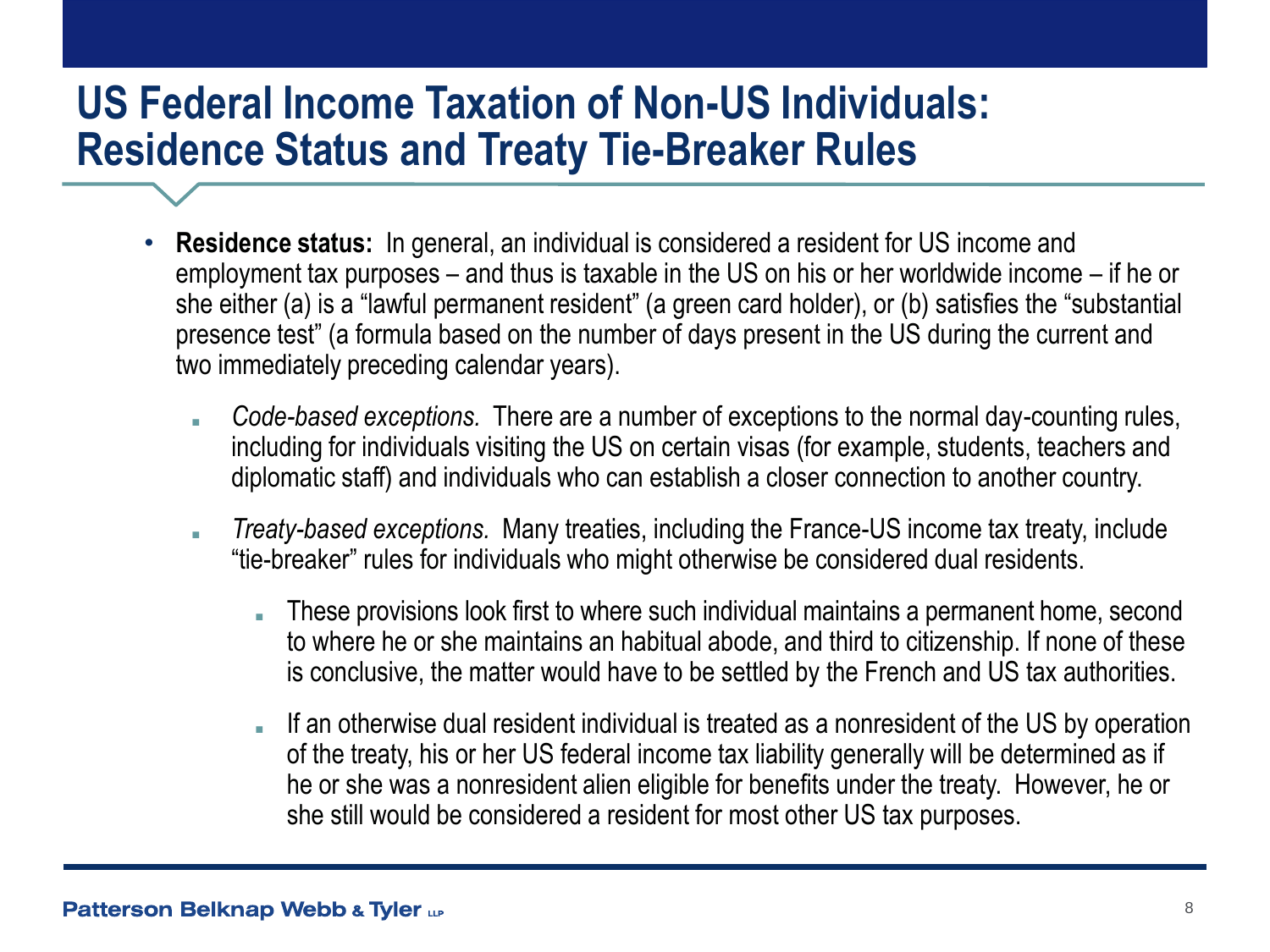#### **US Federal Income Taxation of Non-US Individuals: Residence Status and Expatriation**

- **Expatriation and exit Tax:** Subject to certain exceptions, the US imposes a mark-to-market exit tax on (i) US citizens who relinquish their citizenship, and (ii) "long-term residents" who give up their green cards.
	- Long-term residence and mechanics of expatriation. A long-term resident is an individual who has been a "lawful permanent resident" of the US for eight of the last fifteen years. A lawful permanent resident is a green card holder whose status has not been revoked or administratively or judicially determined to have been abandoned. Thus, giving up one's green card does not trigger the exit tax if one has not maintained his or her green card status for at least eight of the last fifteen years.
	- *Treaty positions and accidental expatriations.* A long-term resident also ceases to be a lawful permanent resident – potentially triggering the exit tax – if he or she (i) is considered a nonresident under a tie-breaker provision in a treaty, (ii) does not waive the benefits of such treaty, and (iii) notifies the IRS of such treaty position (e.g., by filing a Form 1040NR nonresident alien return and a Form 8833 to disclose such treaty position).
		- This can be a trap for the unwary if an individual taking such treaty position for tax purposes does not realize that he or she has already become a long-term resident.
		- Note: Years during which an individual (i) is treated as a nonresident by operation of an income tax treaty and (ii) does not waive treaty benefits do not count as years of lawful permanent residence for purposes of the eight-year test for long-term residence.
	- *Transfer taxes.* Additional transfer taxes may be imposed if such expatriated individuals subsequently make gifts or bequests to US persons.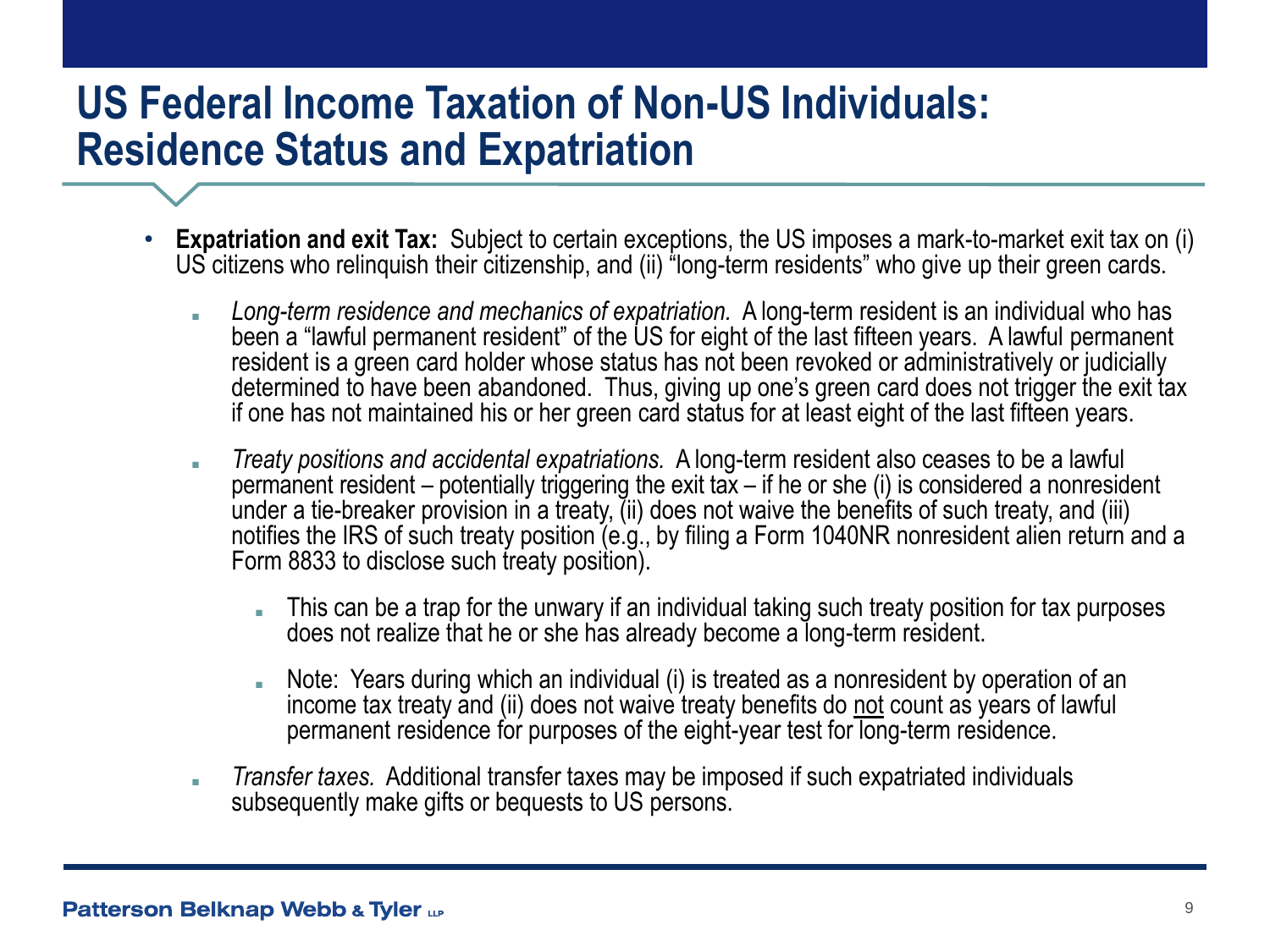### **US Estate Tax and Non-US Decedents**

- **US citizens and domiciliaries:** A US decedent's estate is taxed on the decedent's assets worldwide.
	- 40% tax on portion of estate in excess of \$5,450,000 exemption amount for US decedents who die in 2016. The exemption amount is indexed for inflation and is reduced by taxable lifetime gifts.
	- An unlimited marital deduction may apply to bequests to a surviving spouse who is a US citizen.
- **Non-citizens domiciled outside the US:** A non-US decedent's estate is taxed only on "US situs" assets.
	- The same 40% tax is imposed as for US decedents, but the exemption amount is reduced to \$60,000 for the US estates of non-US decedents.
	- *Domicile.* An individual's domicile is where he or she intends to reside indefinitely and is determined based on all of the facts and circumstances. One could become a resident alien for income tax purposes based on his or her days present in the US without becoming a US domiciliary (for example, a temporary work assignment in the US).
	- *US situs assets.* US situs assets include real and tangible personal property situated in the US and certain types of intangible property, such as stock in US companies, intellectual property used in a US trade or business and certain non-portfolio debt instruments issued by US persons.
	- *State taxes.* State-level estate taxes may apply to property situated in a given state.
	- *Expatriates.* As noted in the previous slide, special transfer taxes may apply to former citizens and former long-term residents who make bequests to US persons.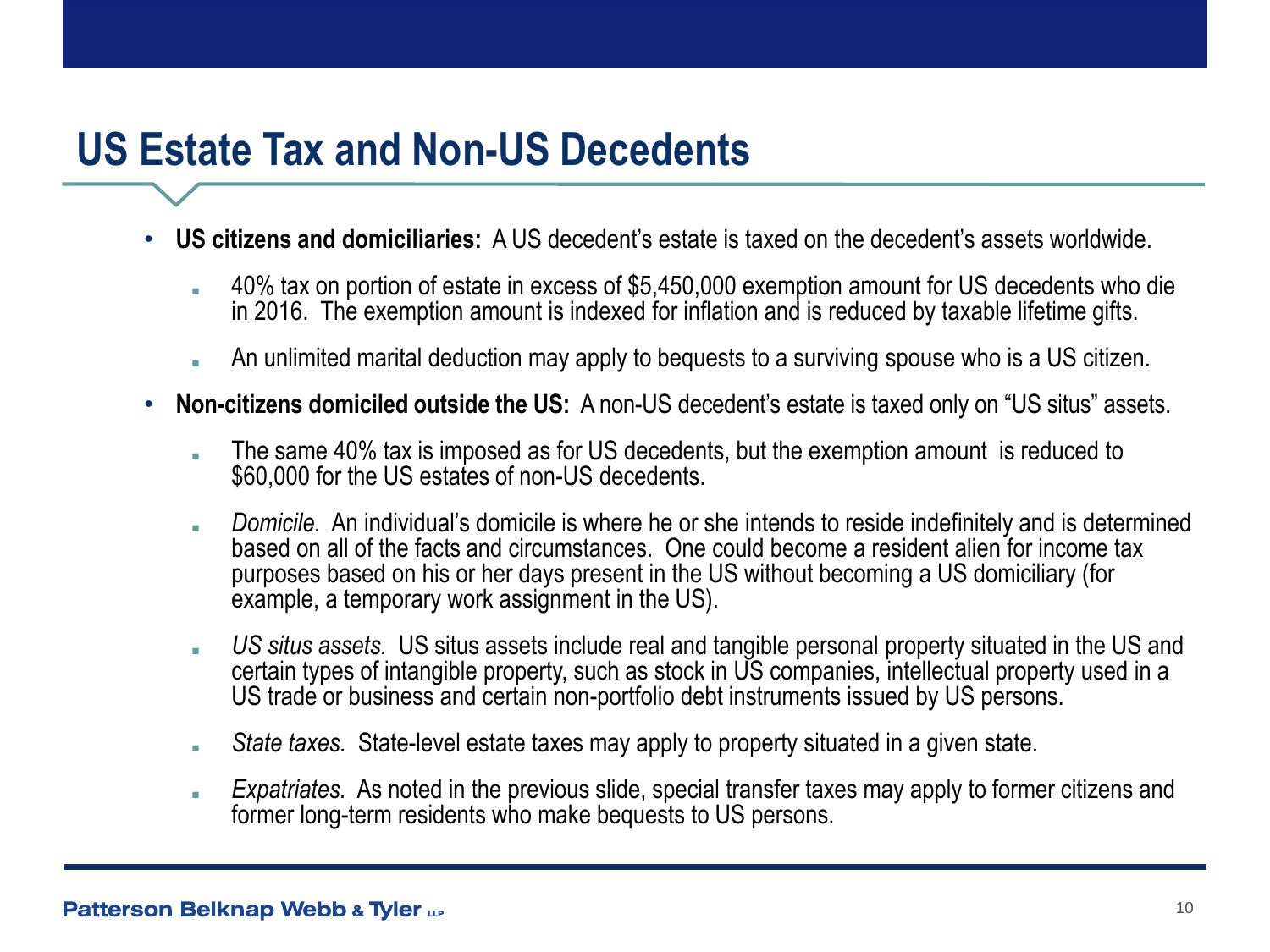## **US Gift Tax and Non-US Individuals**

- **US Citizens and domiciliaries:** Subject to gift tax at 40% rate on taxable gifts made during their lifetimes (without regard to situs). The gift tax serves as a backstop to the estate tax.
	- *Lifetime exemption.* \$5,450,000 combined exemption for gift and estate taxes (indexed for inflation).
	- *Annual exclusions.* Unlimited marital deduction for gifts to spouse who is US citizen, \$148,000/year marital deduction for gifts to non-citizen spouse and \$14,000/year exclusion for all other donees. Both exclusion amounts are indexed for inflation.
- **Non-citizens domiciled outside the US:** Subject to gift tax at 40% rate on gifts of real property and tangible personal property situated in the US.
	- *Domicile.* Same as for the estate tax (i.e., where an individual intends to reside indefinitely).
	- *Key difference from estate tax.* The gift tax applies only to gifts of tangible property situated in the US. For example, a non-US person could make a tax-free gift of stock in a US corporation. The same stock would have been included in his or her estate. There are other situs differences as well.
	- *\$60,000 exemption and annual exemptions.* The combined gift and estate tax exemption amount for non-US individuals is only \$60,000.
	- *Annual exclusions.* Same as for US citizens and residents.
	- *Expatriates.* As noted in previous slides, special transfer taxes apply to former citizens and longterm residents who make gifts to US persons.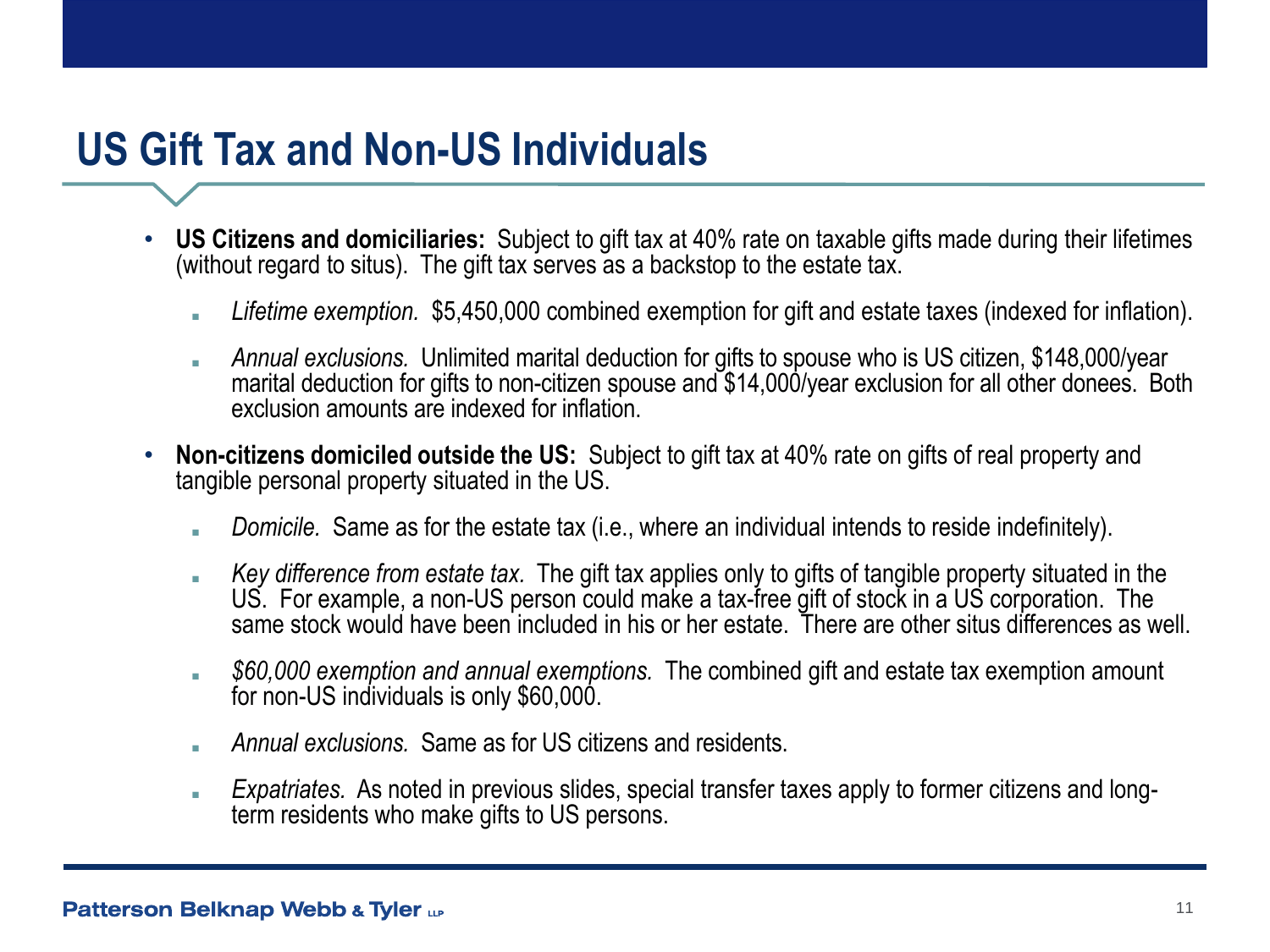### **Impact of France-US Treaty on Estate and Gift Taxes**

- **Impact of treaty on French domiciliaries:** The France-US estate and gift tax treaty modifies the situs rules for assets held by French domiciliaries who are not US persons.
	- Real and tangible personal property situated in the US remain subject to estate tax.
	- Stock and other securities issued by a US corporation generally are not considered US situs assets in the hands of a French domiciliary.
		- *Exception:* If 50% or more of the assets of a corporation, partnership or other entity are US real property, interests in such entity may be subject to US estate tax under the treaty. (Note that stock of a foreign corporation generally will not be considered a US situs asset regardless of what the corporation owns.)
	- Property (tangible or intangible) of a permanent establishment in the US through which a business enterprise is carried on is considered a US situs asset. The permanent establishment of a partnership is imputed to its partners.
- **Special rules on domicile:** A French national domiciled in the US for less than five of the last seven years before death will be considered a non-US person domiciled in France (and eligible for treaty benefits) if he or she (i) had a clear intention to remain domiciled in France, or (ii) was present in the US by reason of a work assignment.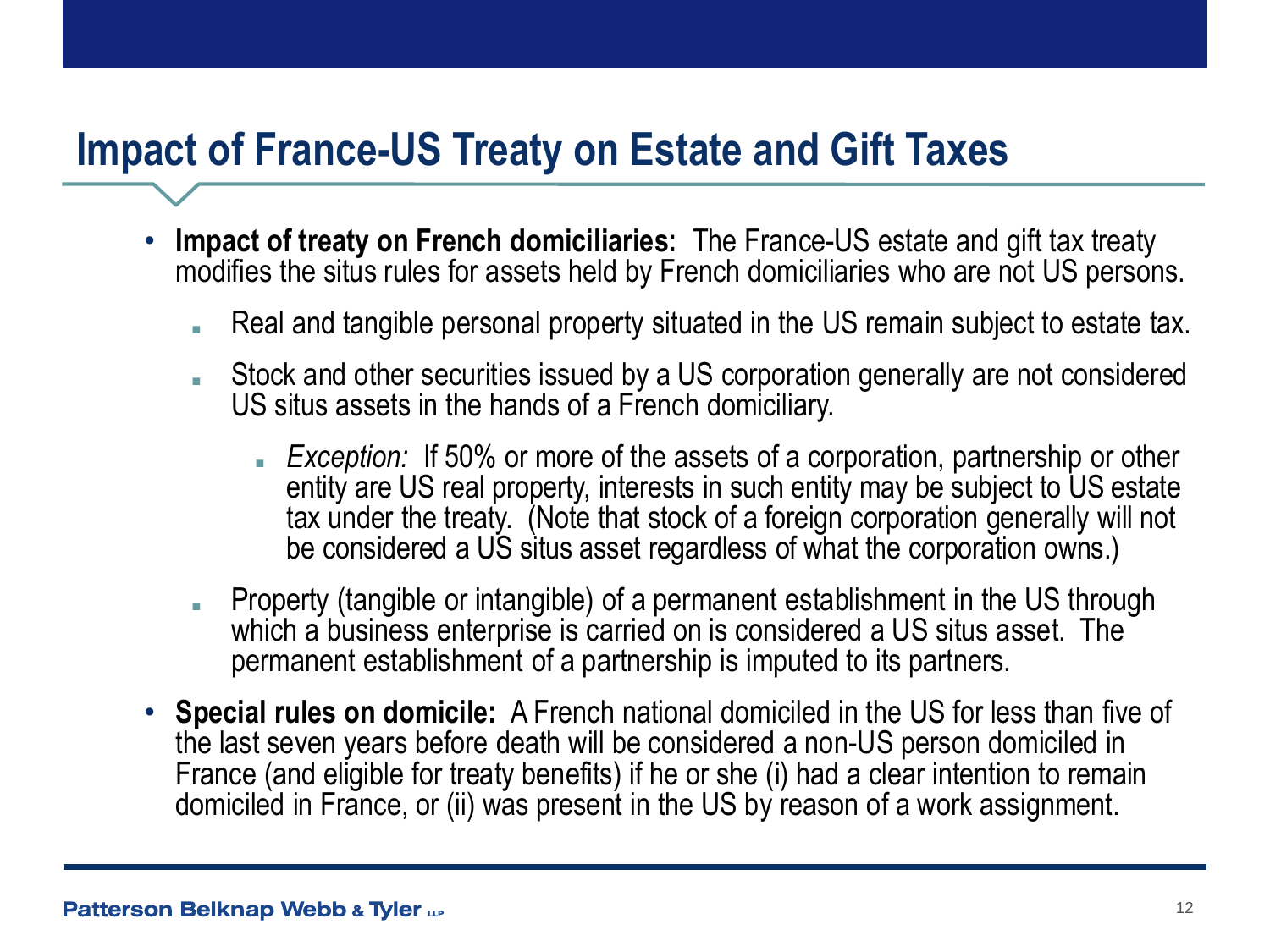# US Investments by Nonresident Alien Individuals: Breakdown by Asset Class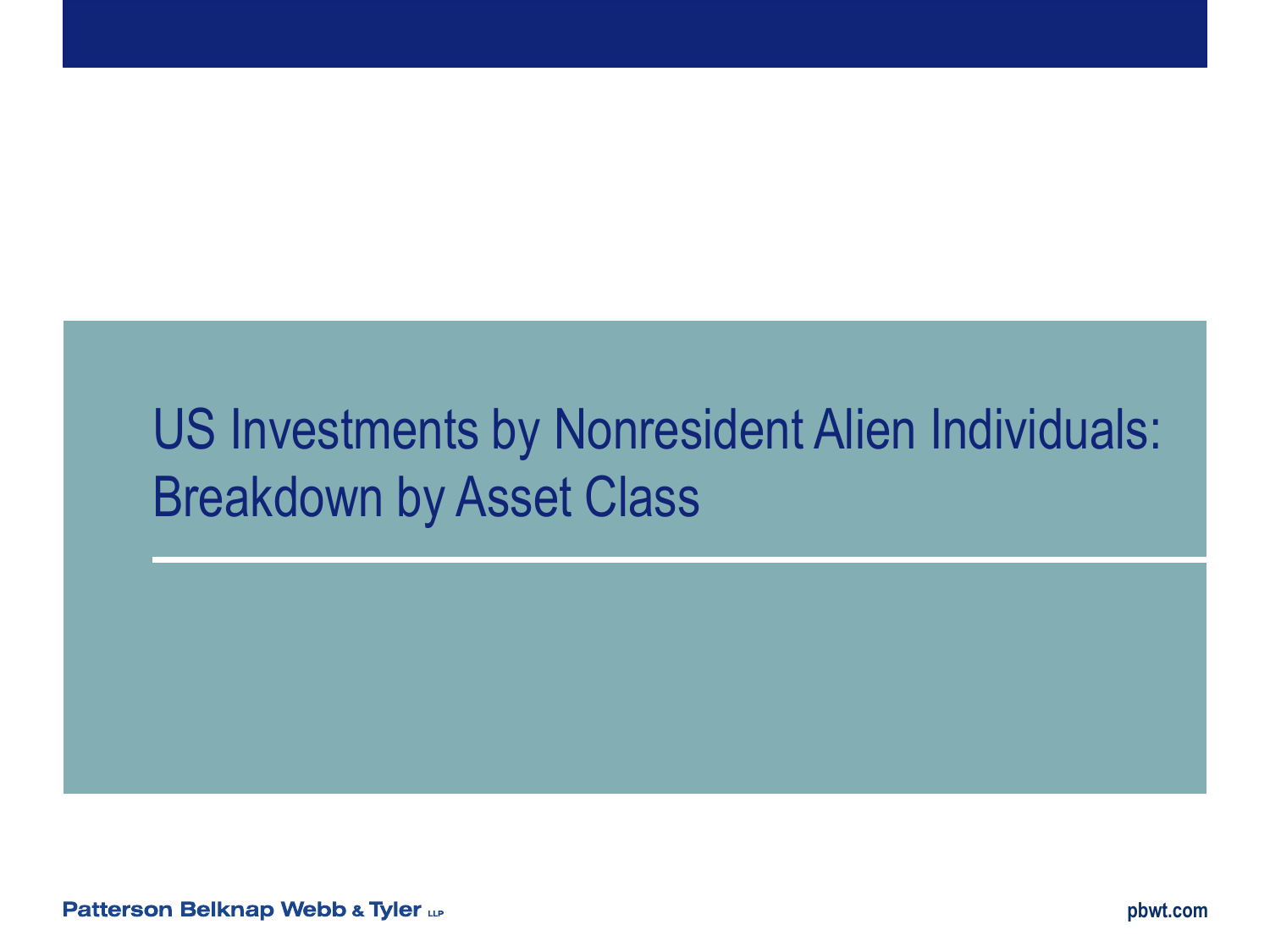#### **US Investments by Nonresident Alien Individuals: Stock in US Corporations**

- **Dividends:** Dividends are taxed at a 15% rate for individuals who reside in France and are eligible for treaty benefits under the France-US income tax treaty. Similar reduced rates apply under many other US income tax treaties.
	- *No treaty.* The tax rate is 30% if no tax treaty applies.
	- *Withholding.* Taxes are withheld at the source. The investor's brokerage account may be with a French brokerage firm, but the taxes generally are withheld by an associated US financial institution.
	- *No tax return required.* The non-US accountholder generally does not have to file a US tax return to report dividends from an unrelated corporation (assuming he or she owns the stock as a passive investor) if the dividends were reported to the IRS by the financial institution on Form 1042-S and any applicable taxes were withheld.
- **Capital gains:** Gains from the sale of stock generally are not taxable unless the issuer is a US real property holding corporation. See US Real Property discussion beginning on slide 19.
- **Estate tax:** Stock in a US corporation generally is a US situs asset subject to estate tax in the US in the absence of a treaty. However, it is not subject to US estate tax if the decedent was domiciled in France and eligible for benefits under the France-US estate and gift tax treaty, provided that the company does not primarily own US real estate.
- **Gift tax:** Gifts of stock in a US or non-US company by a non-citizen domiciled abroad are not subject to US gift taxes regardless of the donor's eligibility for treaty benefits.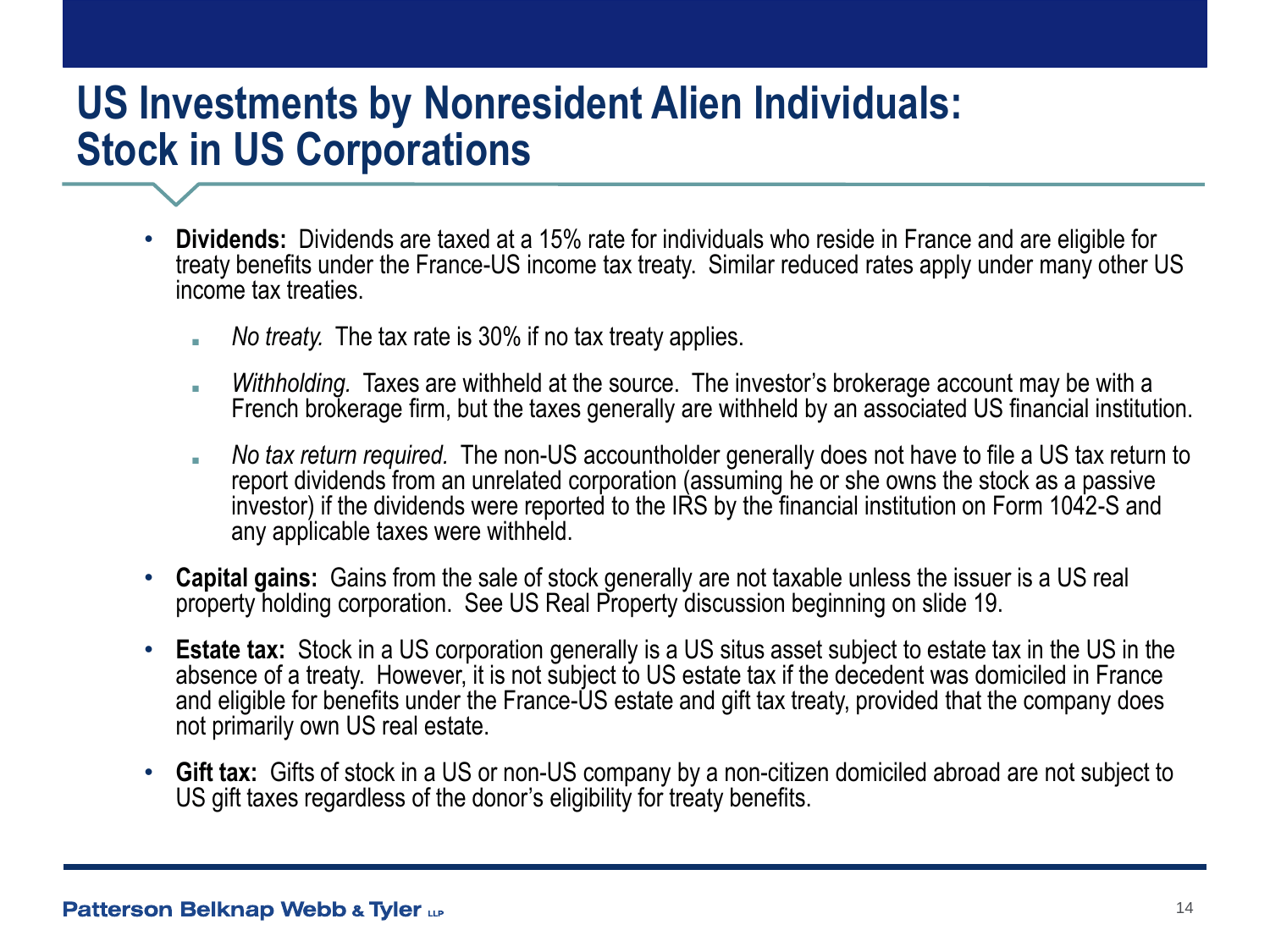#### **US Investments by Nonresident Alien Individuals: Bonds and Other Debt Instruments**

- **Interest:** Interest on bonds issued by an unrelated US company generally is tax-free to a non-US holder under the "portfolio interest" exception in the Code if the interest is not earned in connection with the holder's conduct of a trade or business in the US.
	- The portfolio interest exception is not available if interest payments are contingent or tied to the earnings of the issuer or if the holder owns 10% or more of the issuer. However, the holder may own a higher percentage of the nonvoting stock of a corporate issuer.
	- Interest also may be tax-free under the France-US income tax treaty. However, interest payments still may be taxable under the treaty if the amounts are contingent or tied to the earnings of the issuer.
- **Gains:** Gains from the sale of a bond generally are not taxable to non-US holders.
- **No tax return required:** Interest from an unrelated issuer generally is not reportable by a non-US holder if it is excludable from income and properly reported to the IRS by the financial institution on Form 1042-S.
- **Estate tax:** Bonds issued by US corporations and certain other US issuers are US situs assets potentially subject to estate tax, but are not includable in the US estate of a French domiciliary eligible for benefits under the France-US estate and gift tax treaty.
- **Gift tax:** Gifts of debt instruments by a non-citizen who is domiciled abroad are not taxable regardless of the donor's eligibility for benefits under a tax treaty with the US.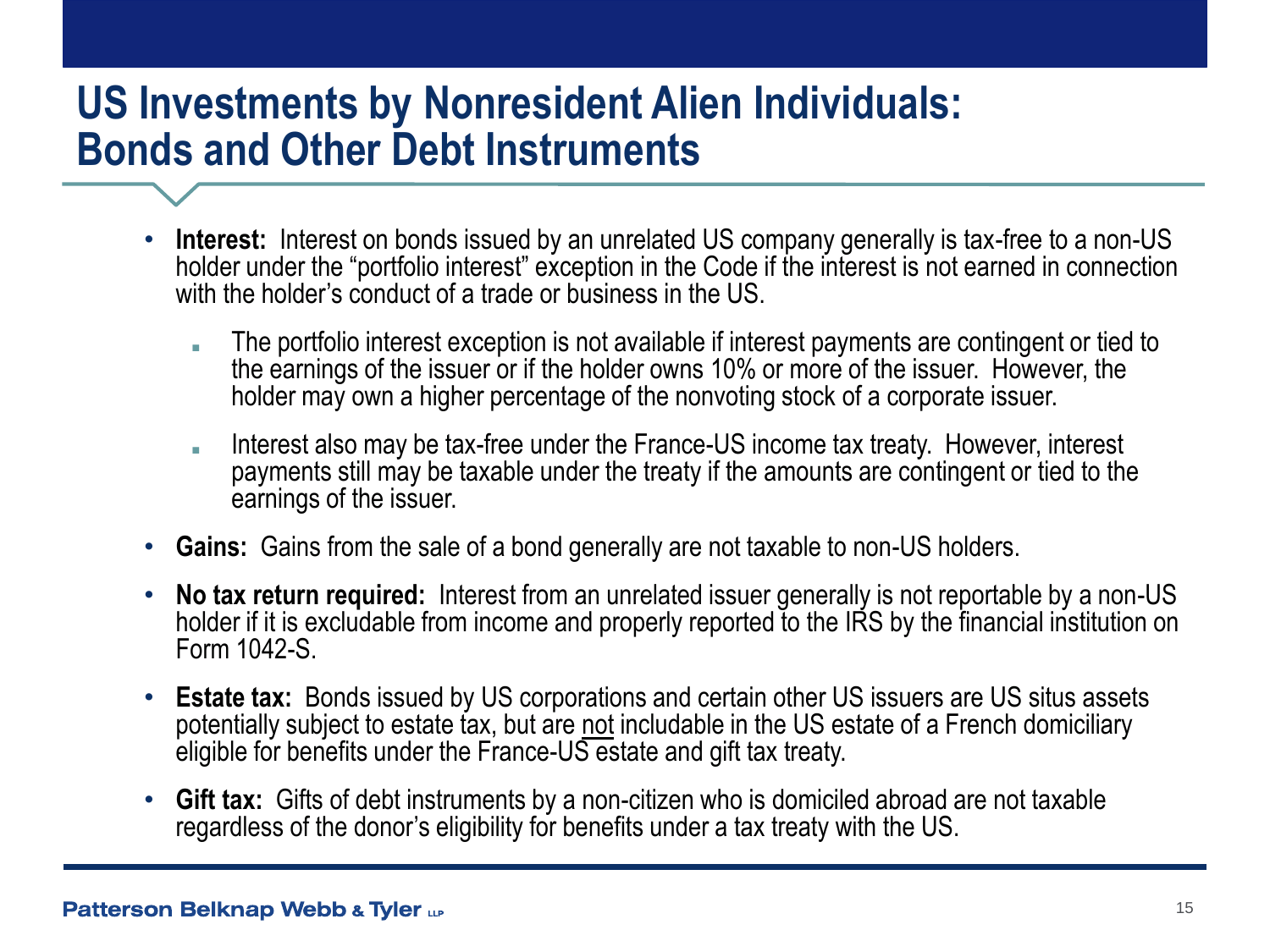### **US Investments by Nonresident Alien Individuals: Investment Partnerships**

- **Flow-through of partnership income:** The earnings of a partnership (including most US limited liability companies) flow up to the owners for income tax purposes. This can trigger federal and state income tax liabilities and return filing obligations for non-US partners.
	- *Attribution of permanent establishment to partners.* If the partnership has a permanent establishment in the US, then a non-US partner will be deemed to have a permanent establishment in the US by attribution. Treaty exclusions for business profits may not apply.
	- *Federal and state tax returns.* If the partnership is an operating business or invests in other partnerships that conduct active businesses in the US, the non-US partners likely will have to file US federal (and possibly state) income tax returns to report their taxable income.
		- Most master limited partnerships in the oil and gas sector generate taxable business income. This can trigger both federal and state return filing obligations.
		- Because the France-US income tax treaty generally does not extend treaty benefits to state or local income taxes, the threshold level of business activity (whether at the partnership or partner level) that could trigger a state or local return filing obligation for a foreign partner may be much lower than what would trigger a federal return filing obligation.
	- *Withholding taxes.* The partnership must withhold taxes on behalf of the non-US partners. This does not eliminate the partners' filing obligations if the partnership earns business income.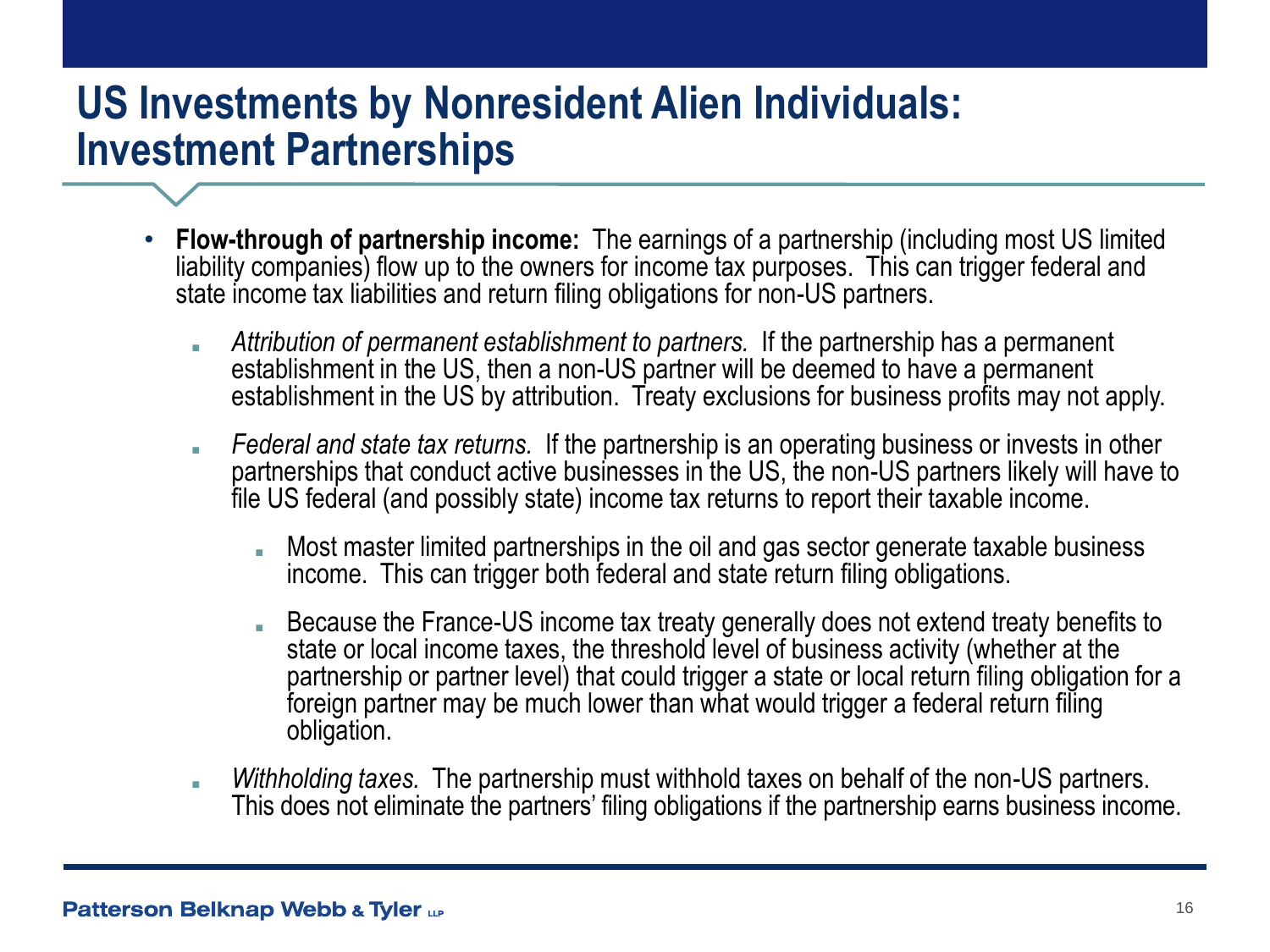#### **US Investments by Nonresident Alien Individuals: Investment Partnerships (continued)**

- **Blocker structures:** Investment funds that invest solely in corporations or (or that invest in partnerships only through corporate "blockers") generally should not generate business profits that would trigger return filing obligations for non-US partners, provided that the investment funds themselves satisfy applicable tax withholding and reporting obligations.
- **Dividends and capital gains:**
	- Dividends earned by the partnership are taxable to non-US partners (possibly at reduced rates under a treaty) and subject to withholding by the partnership.
	- Capital gains (other than from the sale of US real estate and resource properties) and many types of interest are not taxable to non-US partners.
- **Offshore fund structures:** Many offshore funds are set up as corporations for US tax purposes, allowing non-US investors to indirectly invest in US partnerships without triggering return filing obligations or directly entering the US tax system.
- **Sale of a partnership interest:** The IRS takes the position that a non-US partner's gain from the sale or exchange of an interest in a partnership that conducts business in the US through a fixed place of business is taxable business income to the extent of the partner's share of the appreciation in value of the partnership's business assets. This position is currently being litigated in the *Grecian Magnesite* case.
	- US real property holdings. The sale of an interest in a partnership that owns US real property may trigger taxable gains and return filing obligations for the seller (and in some cases, withholding tax obligations for the buyer). See US Real Property discussion beginning on slide 19.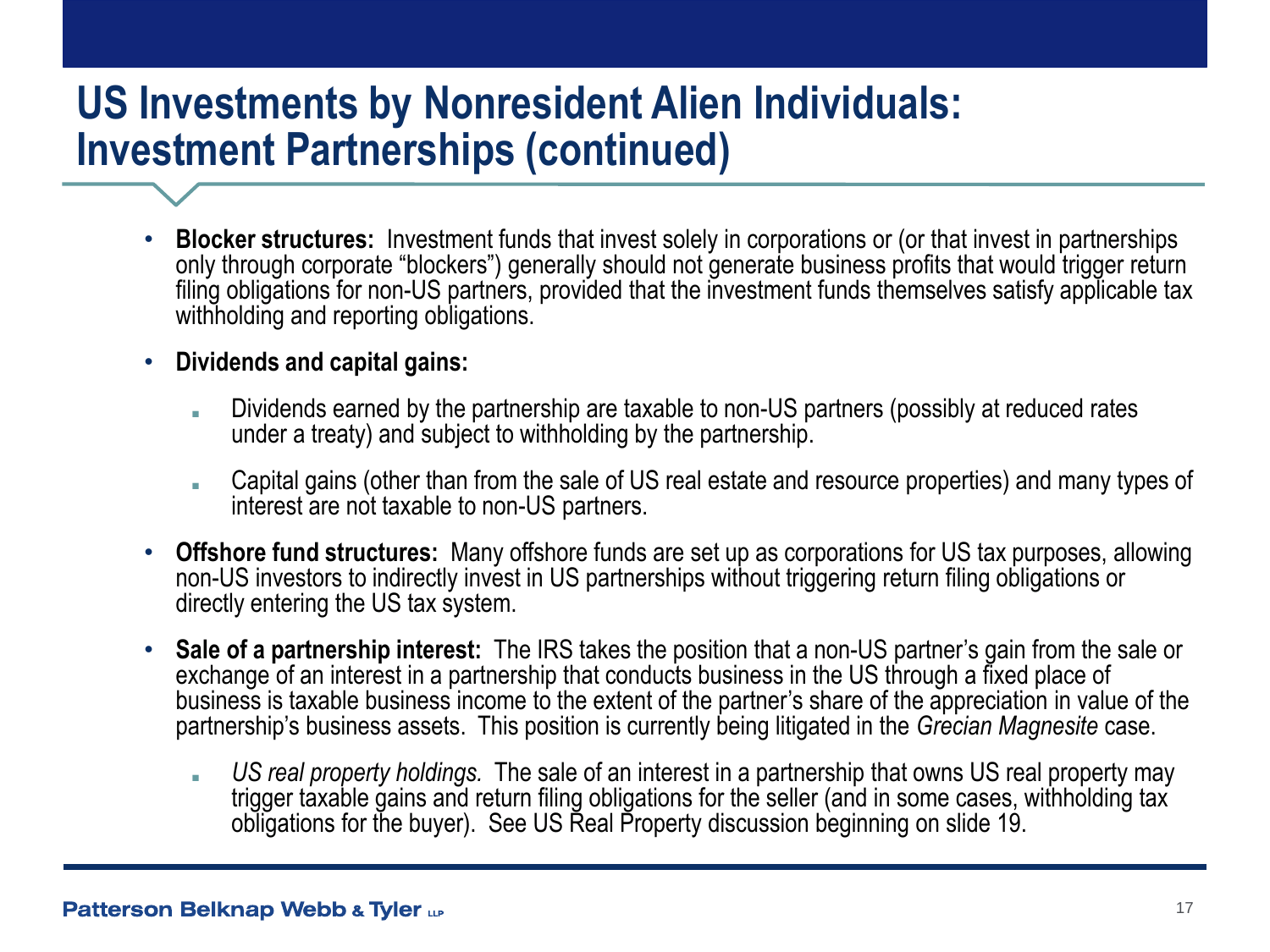#### **US Investments by Nonresident Alien Individuals: Investment Partnerships (continued)**

- **Estate tax:** If a non-US decedent was domiciled in France and eligible for benefits under the France-US estate and gift tax treaty, the treaty generally would prevent a partnership interest held by the decedent from being included in his or her taxable US estate unless the partnership either (a) was engaged in commercial and business activities through a fixed place of business in the US, or (b) held US real property. However, the estate tax treatment of partnership interests held by non-US decedents is not fully settled under US law.
	- *US real property holdings.* Legal entities may be treated as US situs assets under the treaty if 50% or more of their assets consist of US real property.
- **Gift tax:** A gift of an interest in a partnership (US or foreign) by a non-citizen domiciled abroad generally should not be subject to gift tax in the US because the partnership interest is intangible property. However, the law is not fully settled in this area.
	- Note: If the partnership holds US real property and the property is leveraged, the gift potentially could be treated as a taxable sale for income tax purposes (with the transferor's share of the underlying debt being treated as cash proceeds from a deemed sale of the partnership interest).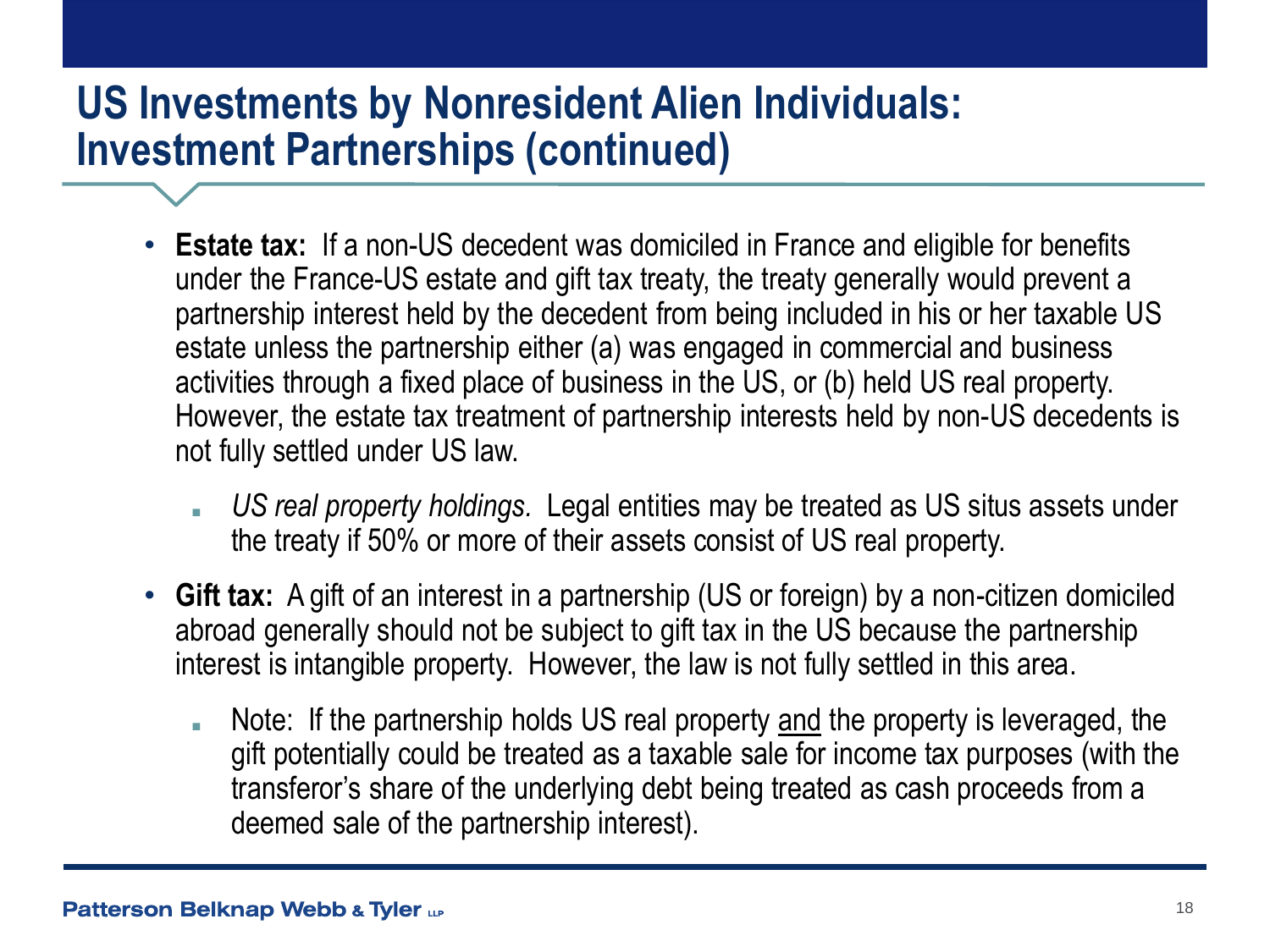### **US Investments by Nonresident Alien Individuals: US Real Property**

- **General rule for capital gains:** Nonresident aliens and foreign corporations generally are not subject to federal income taxes on gains from the sale of capital assets.
- **Taxation of gains from the sale of US real property:** Taxable to non-US sellers.
	- Under the Foreign Investment in Real Property Tax Act of 1980 ("FIRPTA"), foreign corporations and nonresident aliens who sell interests in real property (including natural resource properties) situated in the US are taxed on the gains from such sales. As noted in earlier slides, this can include the sale of interests in partnerships and US corporations if their assets consist primarily of US real property interests.
		- Non-US corporations are subject to federal income taxes on such gains a 35% rate, while nonresident aliens are taxed at a 20% rate if they held the asset for more than one year. Higher rates may apply to individuals who have held and depreciated the property as a business asset or who have held it as inventory (for example, real estate developers).
		- Non-US investors also may be subject to state and local taxes (including on investments in US real estate held through US and foreign partnerships).
	- *Withholding taxes.* A purchaser buying US real property from a non-US person generally must withhold 15% of the amount realized upon the sale.
		- The seller can apply for a refund of overwithheld taxes by filing a tax return. In some cases, the buyer and seller may apply for a withholding certificate from the IRS in advance of the sale to reduce the amount of taxes that must be withheld.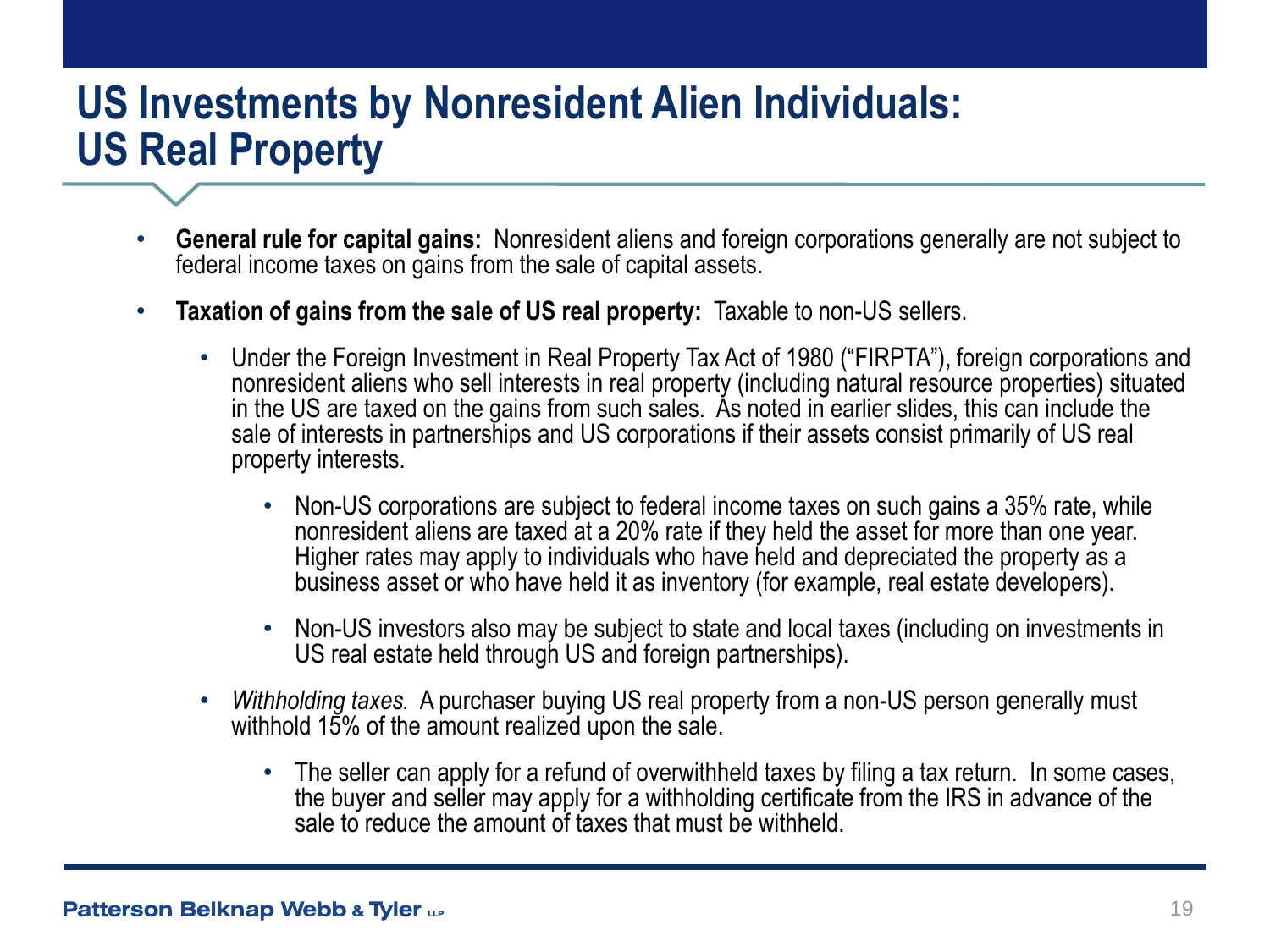### **US Investments by Nonresident Alien Individuals: US Real Property (continued)**

- **US real property holding corporations:** The sale of stock in a US corporation may be subject to the FIRPTA tax and applicable withholding if the corporation has been a US real property holding corporation at any time during the previous five years.
	- *Definition.* A US real property holding corporation is any US corporation if the fair market value of its US real property interests equals or exceeds 50% of the sum of (1) its US real property interests, (2) interests in real property located outside the US and (3) other assets held for use in a trade or business (such as inventory, depreciable property, patents and other intellectual property).
	- *Notice requirements.* Certifications and IRS notices are required in order to establish that a US corporation is not a US real property holding corporation. Stock purchase agreements involving the sale of US target companies often require these certifications as a condition of closing the sale.
	- *Exceptions.* Gains from the sale of a US company that otherwise would be treated as a US real property holding corporation are not subject to the FIRPTA tax if the company is publicly traded and the non-US seller owns no more than 5% of any class of stock. There are also exceptions for certain interests in real estate investment trusts.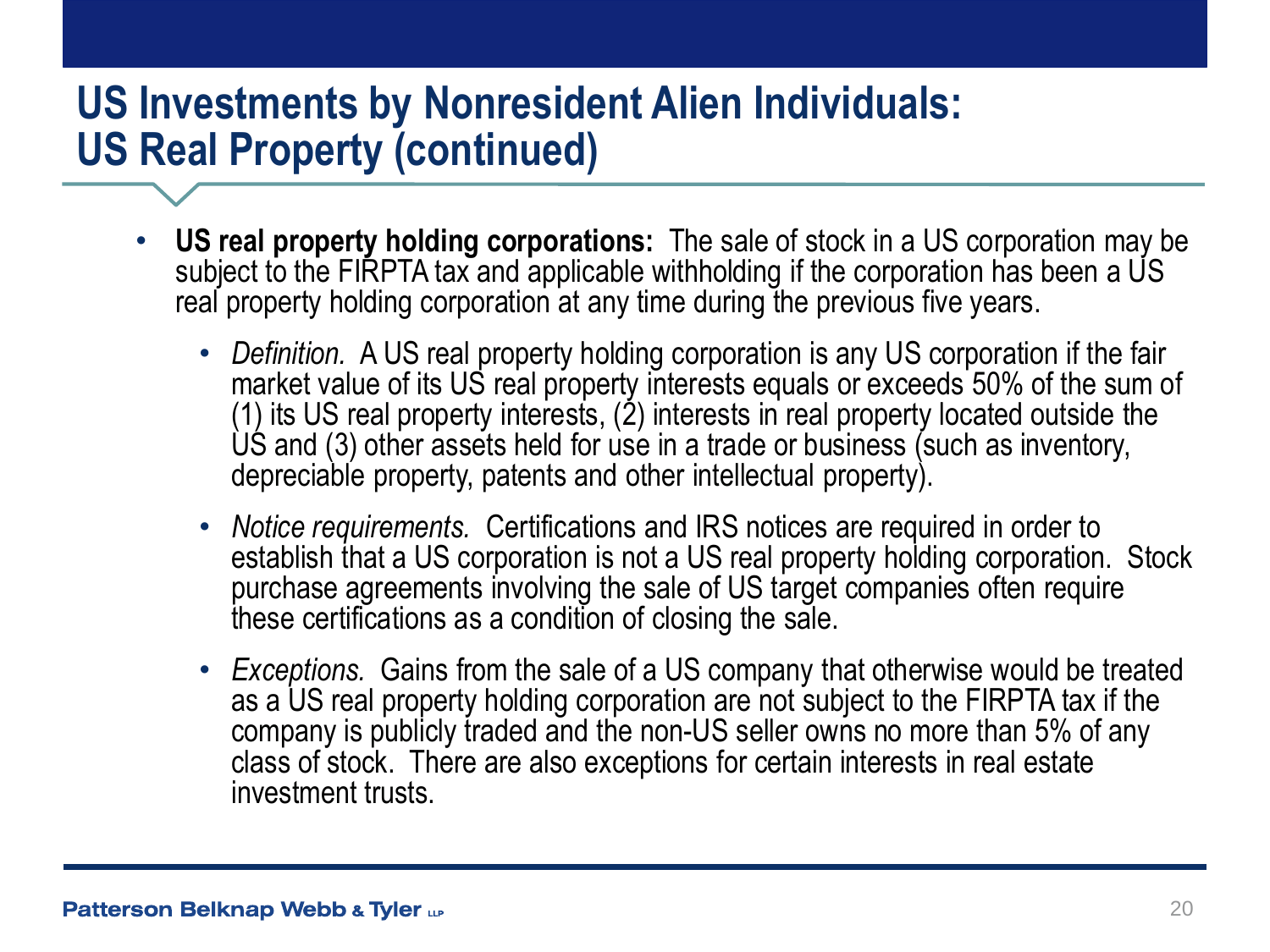### **US Investments by Nonresident Alien Individuals: US Real Property (continued)**

- **Nonrecognition transactions:** FIRPTA generally overrides nonrecognition treatment for otherwise tax-free transactions (for example, corporate reorganizations and "like kind" exchanges) involving transfers of US real property interests.
	- There are limited exceptions to this rule, such as where the non-US transferor receives a US real property interest (including stock in a US real property holding corporation) that itself would be a taxable asset for FIRPTA purposes in exchange for the transferred property.
- **No treaty relief:** Like most other US income tax treaties, the France-US income tax treaty allows the country in which real property is located to tax gains, rent and other income from such property. Thus, French residents are fully taxable on gains from the sale of US real property without regard to their eligibility for treaty benefits.
- **Estate and gift taxes:** Non-US decedents, including French domiciliaries eligible for benefits under the estate and gift tax treaty, are subject to federal estate taxes (and possibly estate taxes at the state level as well) on US real property held at death. Gifts of US real property are similarly taxable.
	- As previously discussed, stock in a US corporation, partnership or other entity is includable in the decedent's estate under the France-US estate and gift tax treaty if at least 50% of its assets are comprised of interests in real property situated in the US.
	- In contrast, *gifts* of partnership interests by nonresidents who are not US citizens generally are not subject to US gift taxes (although the law is not fully settled in this area).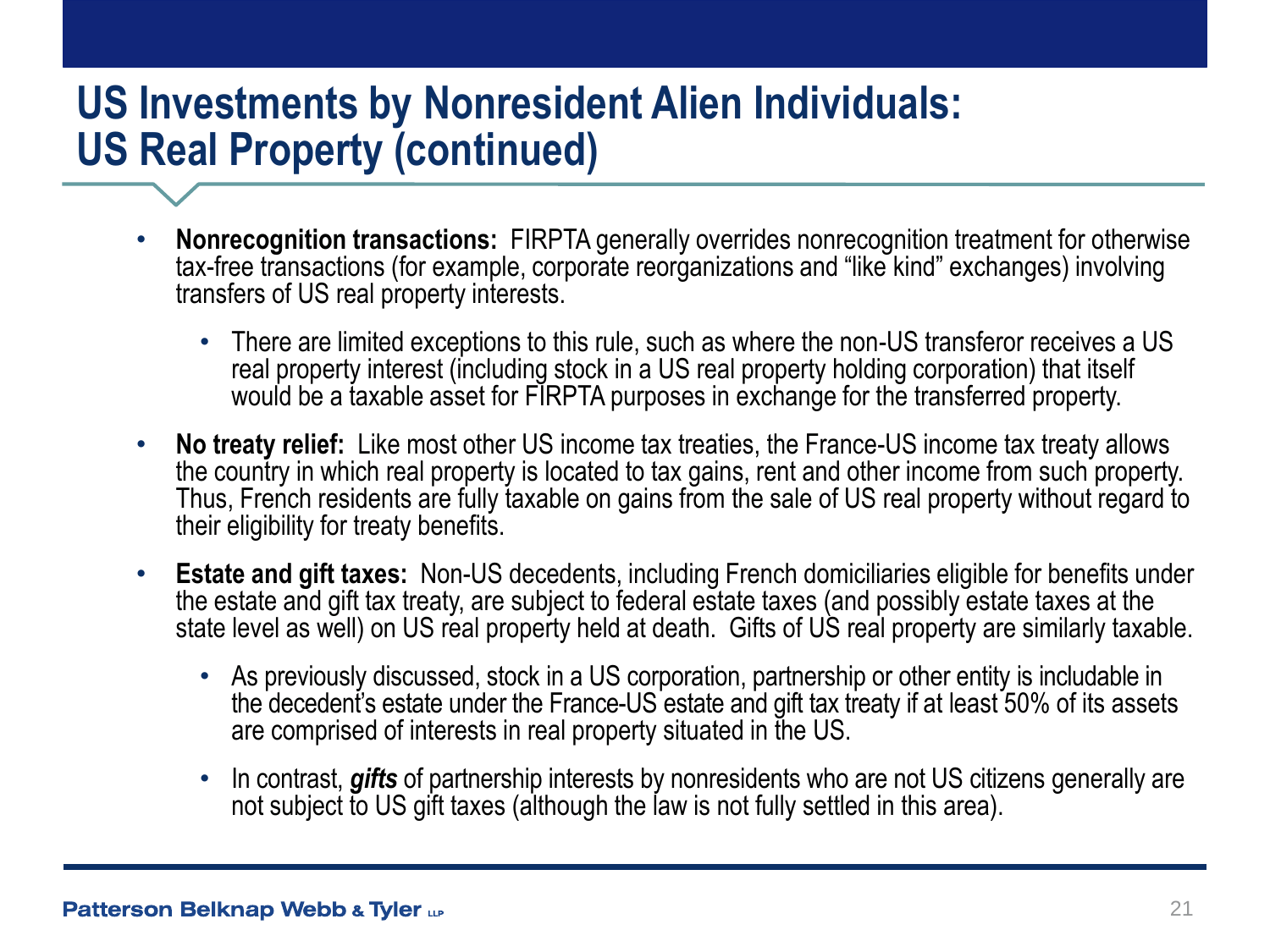### **US Investments by Nonresident Alien Individuals: US Mutual Funds**

- **Income taxes:** Mutual funds are afforded favorable tax treatment as "registered investment companies" regulated by the SEC. Instead of two levels of tax as with most corporations (where earnings are taxed first at the corporate level and then a second time at the shareholder level when the earnings are distributed), there generally is only one level of tax in the case of a mutual fund – i.e., when the fund distributes dividend and capital gain income to the shareholders.
	- Nonresidents generally are not taxed on capital gain distributions. However, dividend distributions from a mutual fund are taxed at the same rate (15% under the France-US income tax treaty and 30% in the absence of a treaty) that would apply to distributions from the underlying companies.
	- No tax return is required if the financial institution properly reports the dividend distributions on Form 1042-S and withholds the applicable taxes.
	- It is technically possible, but highly unlikely, for a mutual fund to be a US real property holding corporation for purposes of the FIRPTA tax. However, FIRPTA will not apply if the holder owns 5% or less of the mutual fund. (Note: It would be very unusual for an individual to own such a large position in a US mutual fund.)
- **Estate and gift taxes:** Stock and other securities issued by US companies generally are US situs assets in the absence of a treaty. However, a French domiciliary who is not a US person generally would not be subject to estate taxes with respect to the stock of a mutual fund. Shares of a mutual fund (US or foreign) may be gifted by a non-US person without triggering gift tax.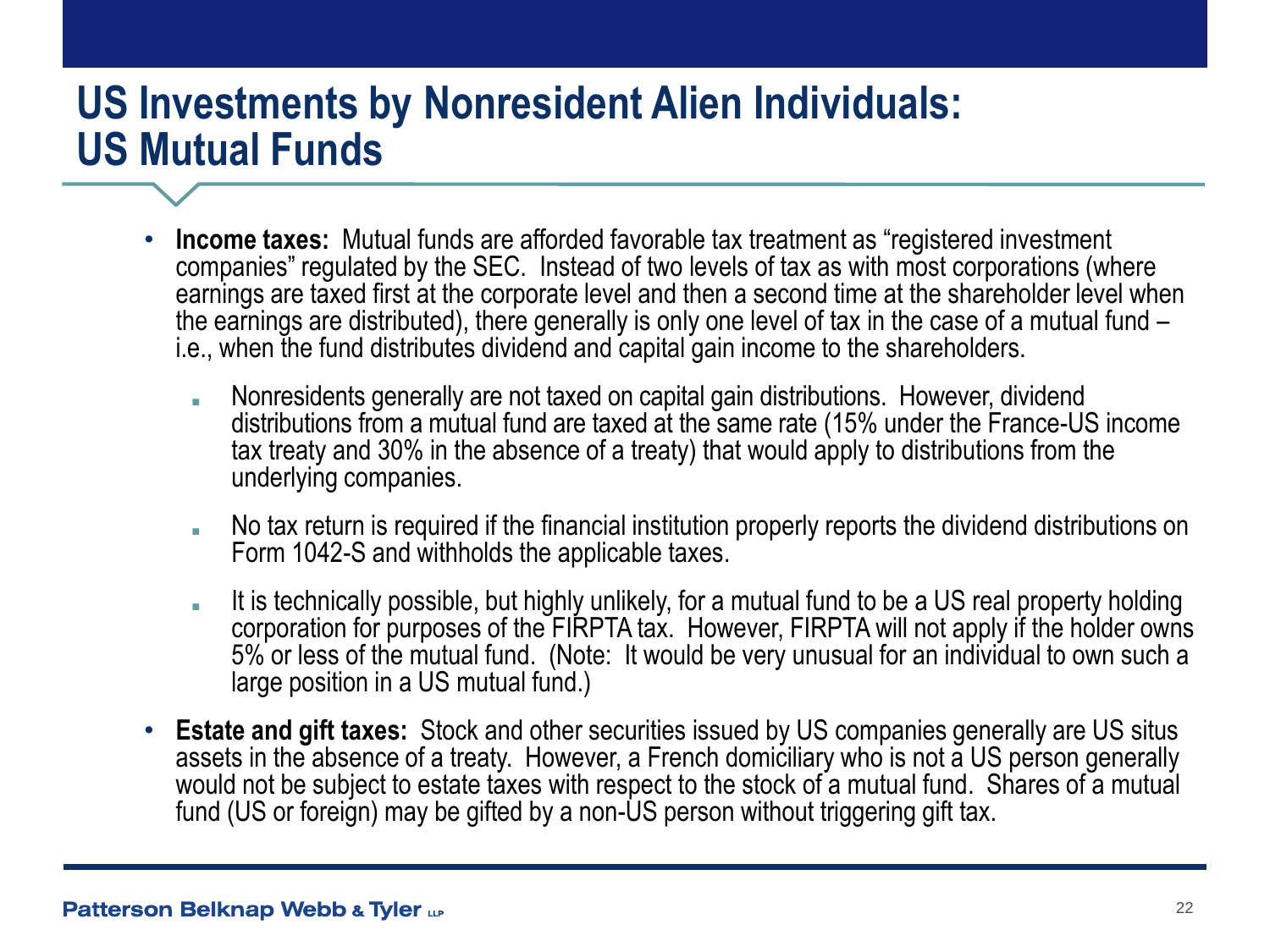#### **US Investments by Nonresident Alien Individuals: Exchange-Traded Funds (ETFs)**

- The tax treatment of an ETF depends on its structure. There are several types of ETFs:
	- **Open-end funds:** Taxed in a similar manner as mutual funds.
	- **Unit investment trusts:** Taxed in a similar manner as mutual funds.
	- **Exchange-traded notes (ETNs):** Generally treated as forward contracts. The gains are not taxable to a non-US person. They potentially could be treated as US-situs assets subject to the estate tax, but not in the hands of a French domiciliary who was not a US person.
	- **Exchange-traded grantor trusts:** The holder is treated as the owner of the underlying assets for income tax purposes – this could give rise to return filing obligations, depending on the income and assets of the trust.
	- **Partnerships:** See previous discussion regarding partnerships.
	- **MLP ETFs:** MLP ETFs are "blocker" corporations that invest in master limited partnerships and other oil and gas investments. They are taxed either as regular corporations or as mutual funds. A non-US investor could own up to 5% of an MLP ETF without being subject to the FIRPTA tax on a sale of his or her interest.
		- Because MLP ETFs invest in oil and gas properties, they are potentially includable in a French domiciliary's taxable US estate, notwithstanding application of the France-US estate and gift tax treaty.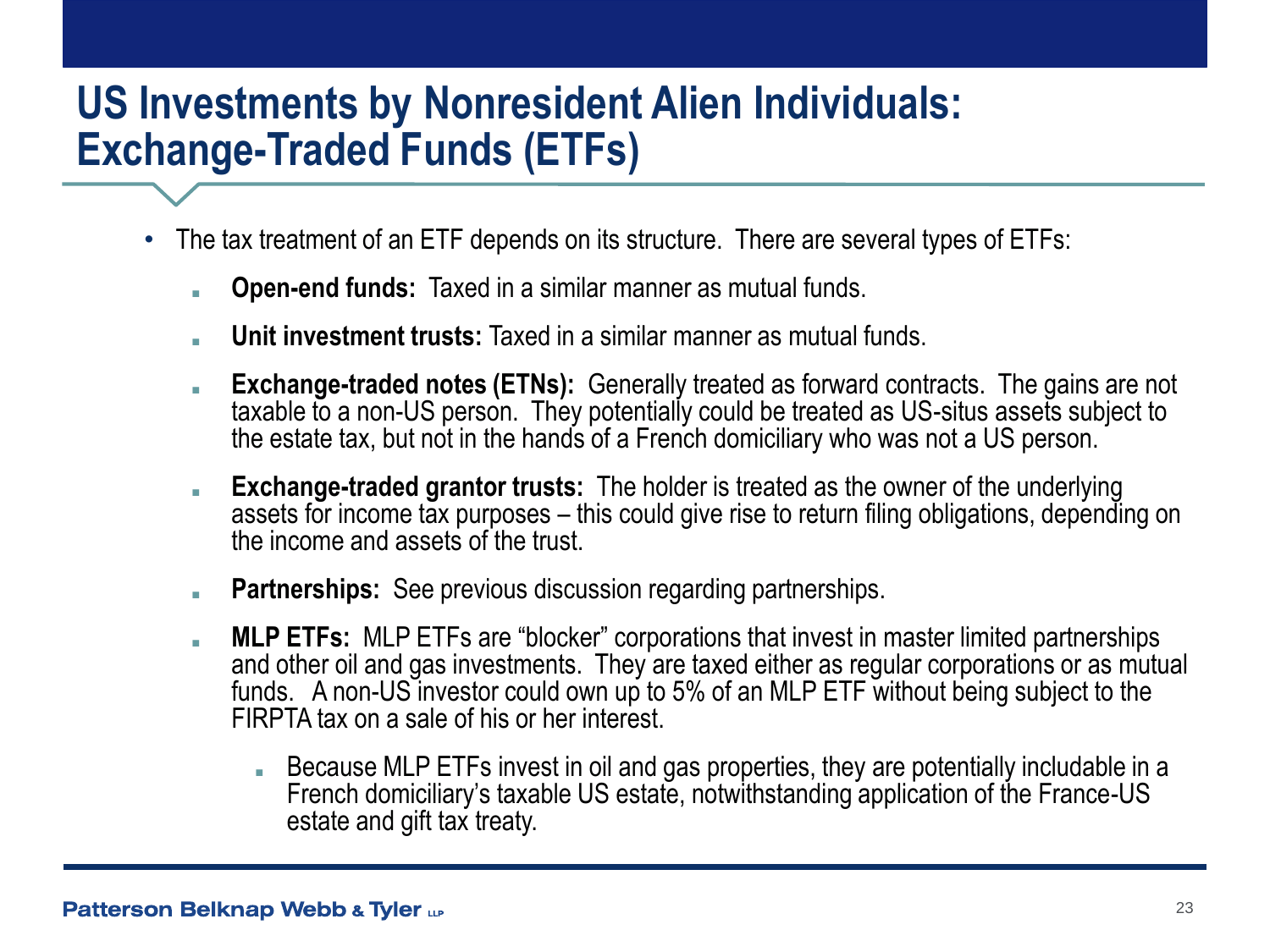# Use of "Blocker" Corporations to Make US **Investments**

Patterson Belknap Webb & Tyler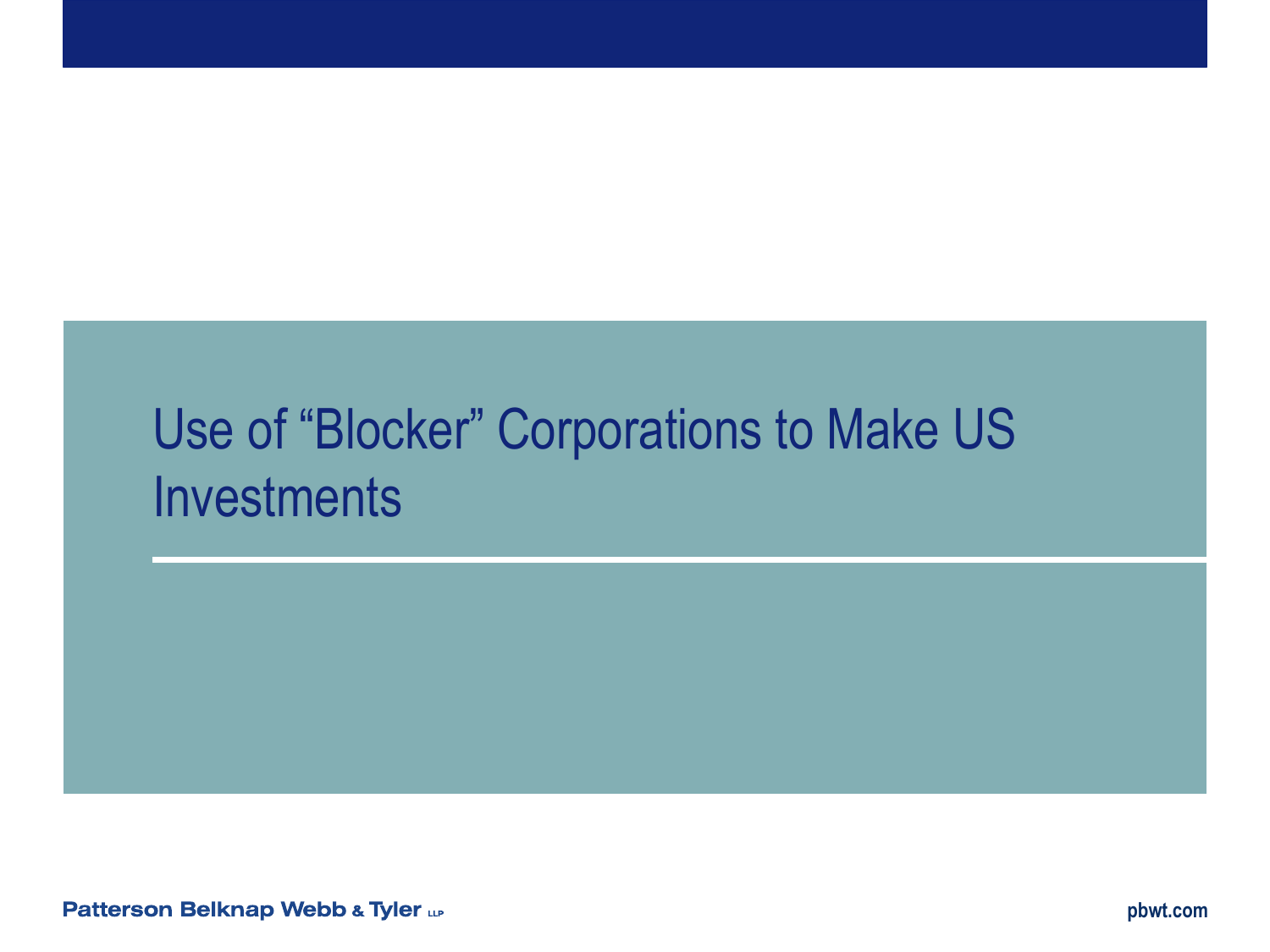#### **Use of "Blocker" Corporations to Make US Investments: Introduction**

- **Establishing a blocker corporation:** A French investor might consider establishing a "blocker" corporation to make US investments for a number of reasons. Depending on the type of income that will be generated, it may make sense to set up the blocker corporation in a treaty jurisdiction.
- The following discussion covers inbound investments in the US by a French parent corporation (often with a US subsidiary) and considers the potential application of treaty benefits to different types of US source income.
- A partial list of requirements to qualify a French corporation for treaty benefits under the France-US income tax treaty is included in Schedule A at the end of this presentation.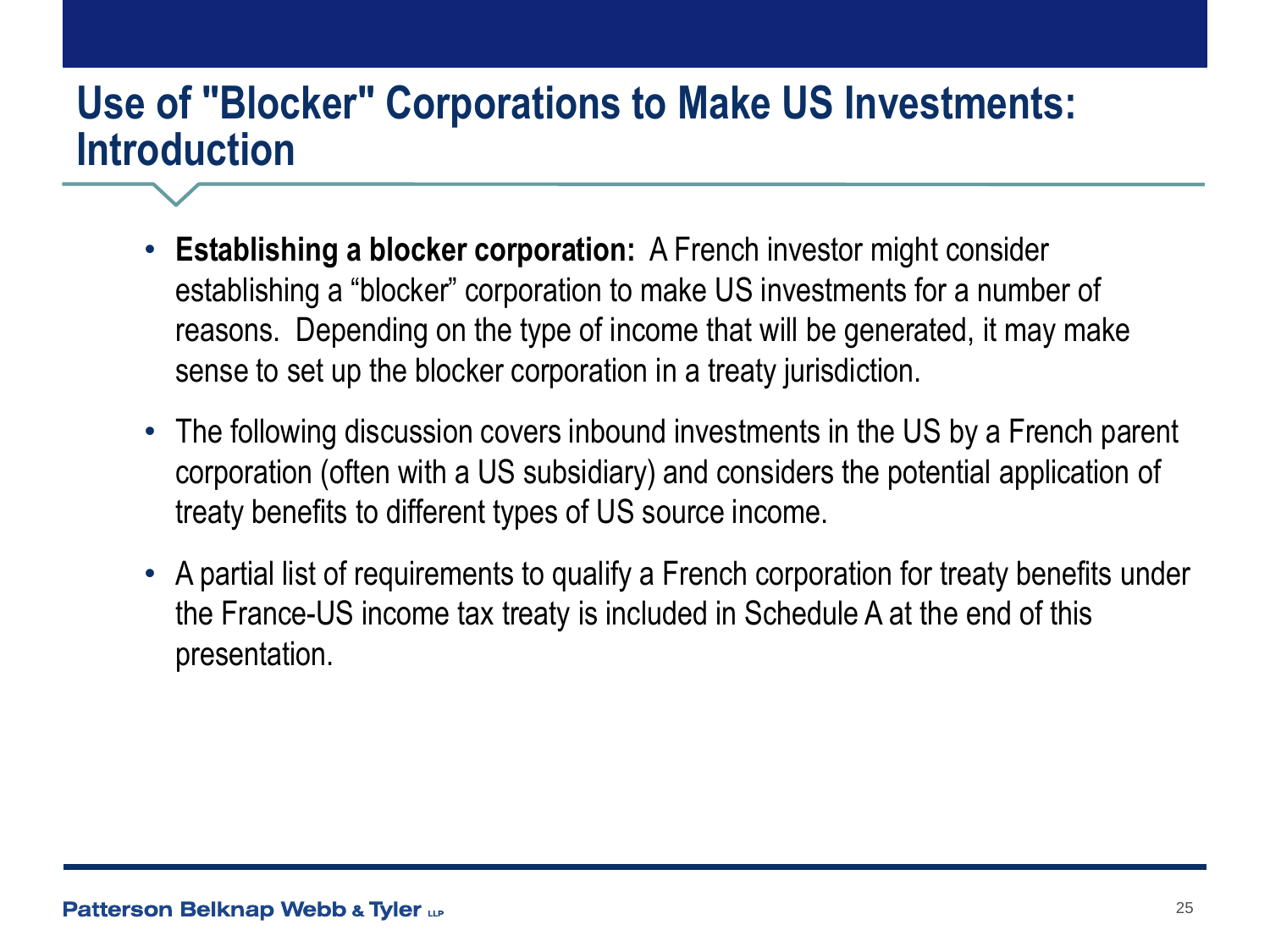#### **Use of "Blocker" Corporations to Make US Investments: How Non-US Corporations Are Taxed in the US**

- **Business profits:** Business profits from the conduct of a trade or business in the US by a non-US corporation are taxed twice at the federal level: (i) at a 35% rate when the profits are earned by the corporation, and (ii) at a 30% rate when the earnings are repatriated or deemed to have been repatriated under the "branch profits" tax regime.
	- *Treaty exemptions for business profits.* Under the France-US income tax treaty, a French corporation eligible for treaty benefits is not subject to federal income taxes on business profits unless such profits are attributable to a "permanent establishment" (fixed place of business) in the US. This includes a permanent establishment of a partnership or wholly owned limited liability company owned by the corporation that is disregarded for US tax purposes.
		- Once US operations rise to the level of a permanent establishment, earnings attributable to the permanent establishment are taxable at the federal level.
		- **Because there are no treaty exemptions for state and local taxes, a French** *corporation may be subject to state and local income taxes on its business profits even if it does not have a permanent establishment in the US.*
	- *Treaty exemptions for branch profits tax.* The second level tax on the dividend equivalent amount deemed to have been repatriated under the branch profits tax is intended to replicate the 30% tax that would be imposed on dividends if the parent operated in the US through a US corporate subsidiary. Under the France-US income tax treaty, this tax may be reduced to 5% or even eliminated, depending on the ownership structure (see next slide).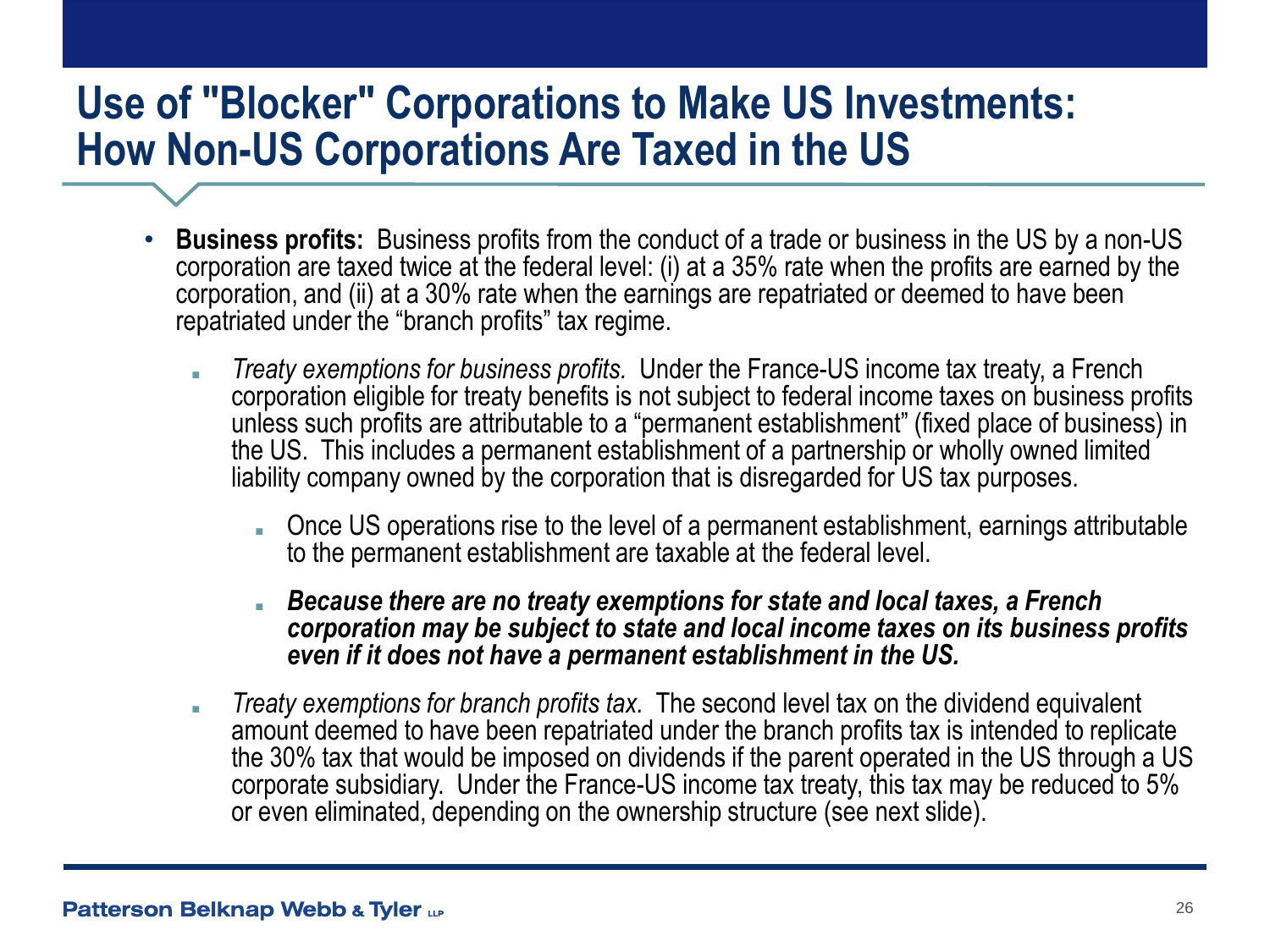#### **Use of "Blocker" Corporations to Make US Investments: How Non-US Corporations Are Taxed in the US (continued)**

- **Portfolio income:** US source "portfolio" income (e.g., dividends, interest, rents and royalties from US companies) that is not earned in connection with a US trade or business generally is taxed at a 30% rate without any offsetting deductions for related expenses, subject to potential exemptions or reduced tax rates under the Code or an applicable treaty:
	- *Treaty exemptions for interest and royalties.* Interest and royalties generally are exempt from US federal income taxes under the France-US income tax treaty, with some exceptions (e.g., contingent interest and interest tied to the issuer's earnings). Interest also may be excluded from income under the portfolio interest exception in the Code (discussed in slide 15).
	- *Treaty-based tax reductions for dividends.* Dividends are taxed at a 15% rate under the France-US income tax treaty, but the rate is reduced to 5% if the parent corporation directly owns at least 10% of the voting stock of the US subsidiary. The rate is reduced to zero if the French parent owns at least 80% of the voting stock of the US subsidiary. The same 5% and 0% rates would apply to an unincorporated branch (including a limited liability company or other flow-through entity) with the same levels of ownership.
- **Real estate gains:** Gains from the sale of US real property, including US real property holding corporations and certain partnerships that own US real property, are taxed at a 35% rate under FIRPTA.
	- The treaty generally does not apply to income from US real property, but may prevent branch profits taxes from applying to the gains, depending on the ownership structure.
	- **EXTED 10 There are no treaty exemptions for state and local income taxes, which may apply to business** profits and real estate gains, depending on where the property is situated.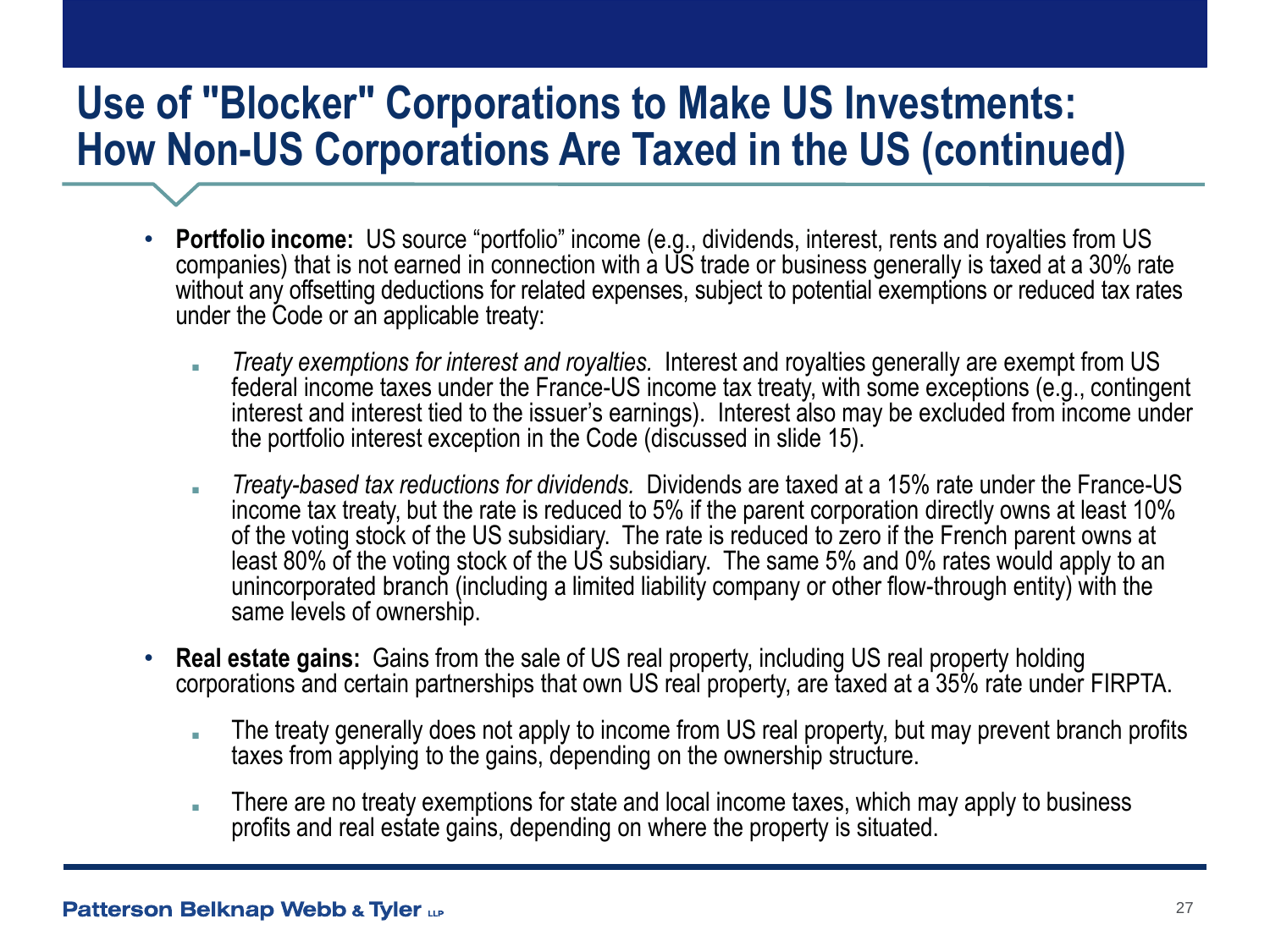#### **Use of "Blocker" Corporations to Make US Investments: Role of Non-US Blocker Corporations**

- As previously noted, a French investor might consider investing or doing business in the US through a blocker corporation for a number of reasons. Whether it makes sense to organize the blocker corporation in a treaty jurisdiction (subject to applicable limitation-on-benefits provisions) depends on a number of US (as well as non-US) tax considerations, including the type of income that will be generated:
	- **Doing business in the US.** A French business that wishes to enter the US market might choose to do so through a wholly owned French holding company with a lower tier US subsidiary in order to limit liability and avoid direct federal and state tax exposure in the US for its French operations while preserving potential eligibility for treaty benefits.
		- An eligible French corporation could reduce or eliminate US taxes on dividends from a US corporate subsidiary or the branch profits tax on earnings of a branch (including a partnership or wholly owned limited liability company that is disregarded for US tax purposes).
		- The parent also could capitalize a US corporate subsidiary with debt without being taxed on the interest under the treaty, depending on how the debt is structured.
	- *Investing in partnerships.* Many investment partnerships generate business profits that can give rise to federal and state return filing obligations.
		- Depending on the type of income generated by the partnership, treaty exemptions may or may not be relevant. Note that many offshore funds that invest in the US already are structured as blocker corporations.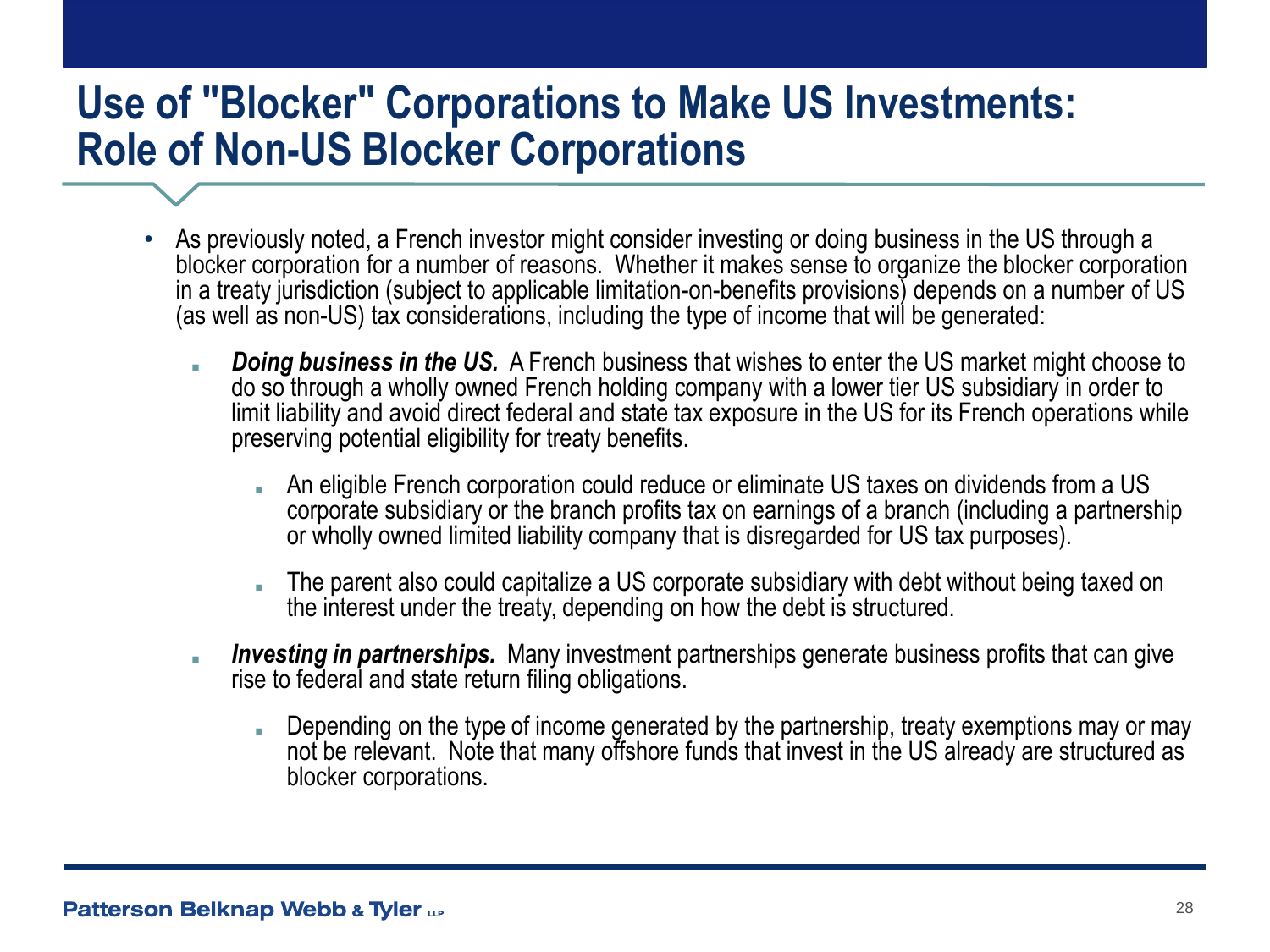#### **Use of "Blocker" Corporations to Make US Investments: Role of Non-US Blocker Corporations (continued)**

- **Investing in US real property.** Many non-US investors choose to invest in US real property through non-US blocker corporations (often with a lower tier limited liability company actually holding the property) both to avoid direct federal and state income tax exposure and to prevent potential estate tax inclusions at death.
	- Shares of a non-US corporation generally are not subject to US estate tax.
	- There are income tax trade-offs, as capital gains are taxed at less favorable rates for corporations than for individuals.
	- Some investors use "foreign eligible" entities that can elect to be treated as partnerships or disregarded entities for US tax purposes, with the option of converting the entity into a corporation for US tax purposes at a later time. However, this approach is not without some estate tax risk.
	- As discussed in earlier slides, most tax treaties do not provide tax reductions or exemptions for gains or other income from US real property. However, it is often possible to structure around a second level tax (whether under FIRPTA or under the branch profits tax) by using a separate holding corporation for each US real property investment.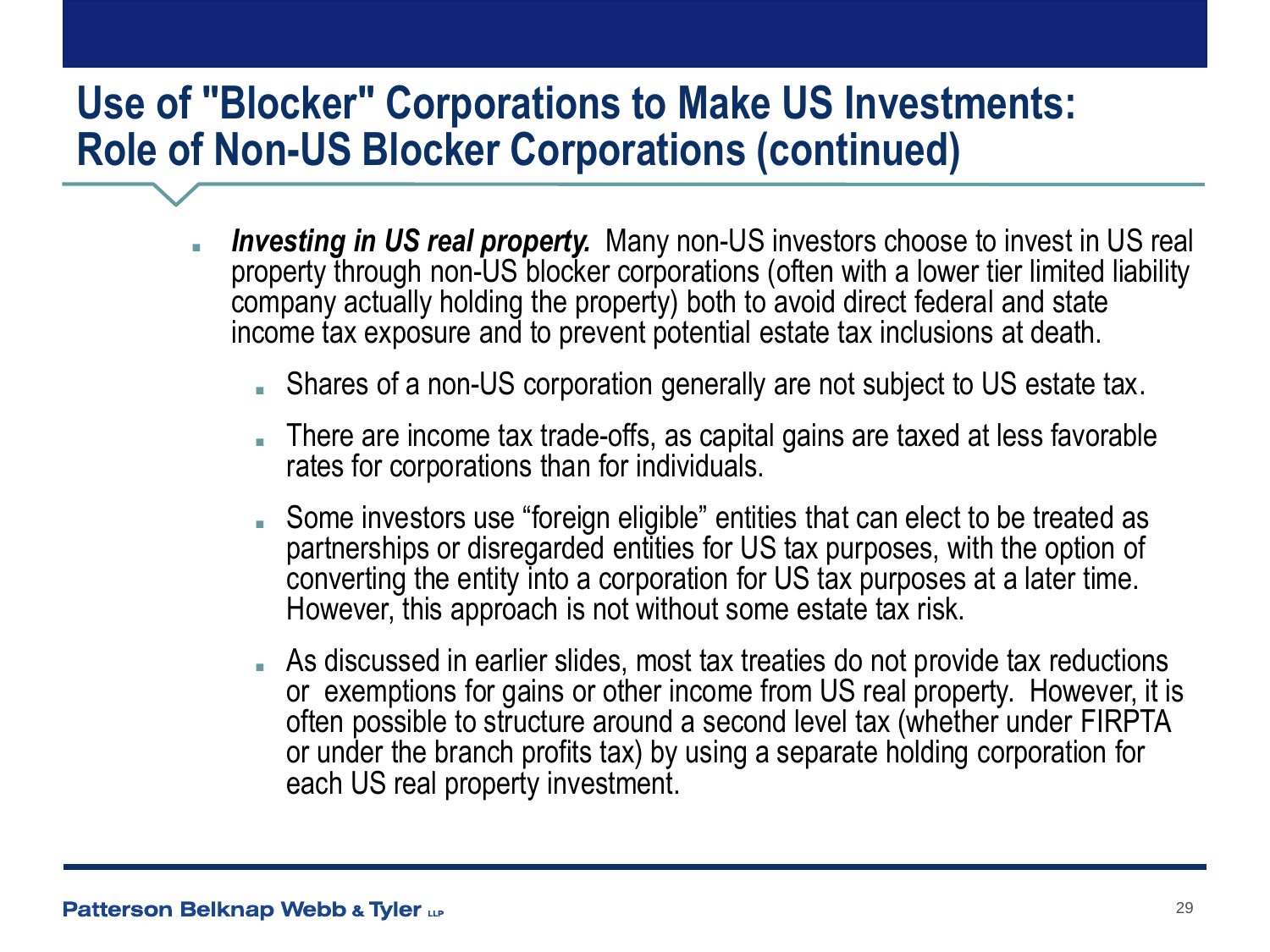#### **Use of "Blocker" Corporations to Make US Investments: Role of Non-US Blocker Corporations (continued)**

- *Publicly traded securities.* In contrast to the above scenarios, a non-US investor who buys small positions in publicly traded securities (including mutual funds and many types of ETFs) and limits partnership investments to hedge funds, offshore funds or US investment funds that employ blockers for pass-through investments and avoid US real estate may not have much need for a blocker, particularly if he or she is eligible for benefits under the France-US estate and gift tax treaty.
	- The above investments generally will not trigger federal or state income tax filing obligations for the investor. Additionally, a French resident would be eligible for a 15% rate on dividends and an outright exemption on many types of interest payments under the France-US income tax treaty.
	- US securities generally are not considered US-situs assets under the France-US estate and gift tax treaty. However, a French domiciliary buying US securities directly might still want to avoid stock positions in REITs or companies with heavy real estate or natural resource exposure.
- **SICAVs.** If the above individual invests in US assets through a French SICAV, he or she should be "blocked" from US tax exposure by the SICAV. Moreover, the SICAV itself may be eligible for exemptions or reduced tax rates on US source income under the France-US income tax treaty.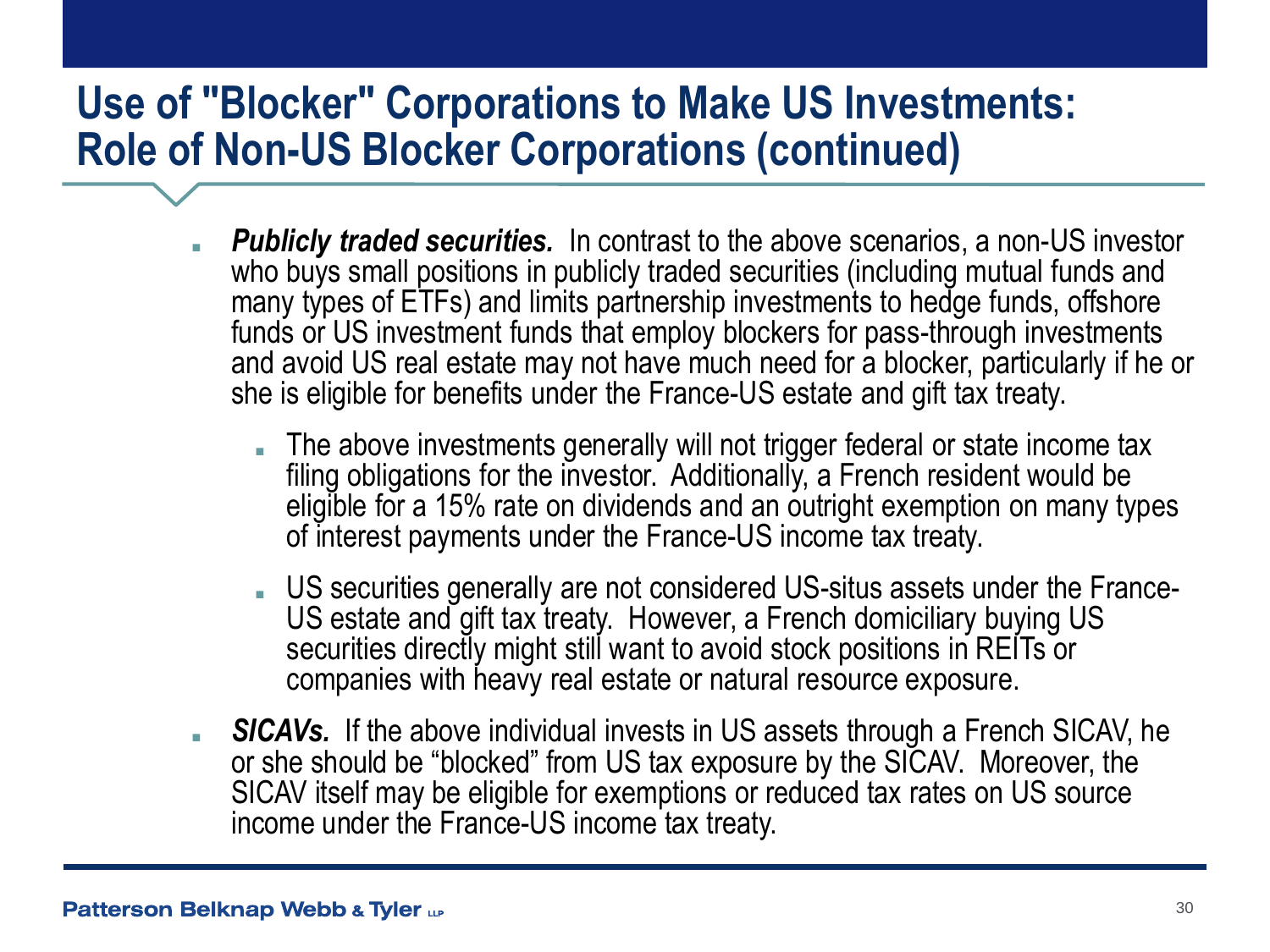# Exhibit A: Treaty Eligibility Under France-US Income Tax Treaty

Patterson Belknap Webb & Tyler